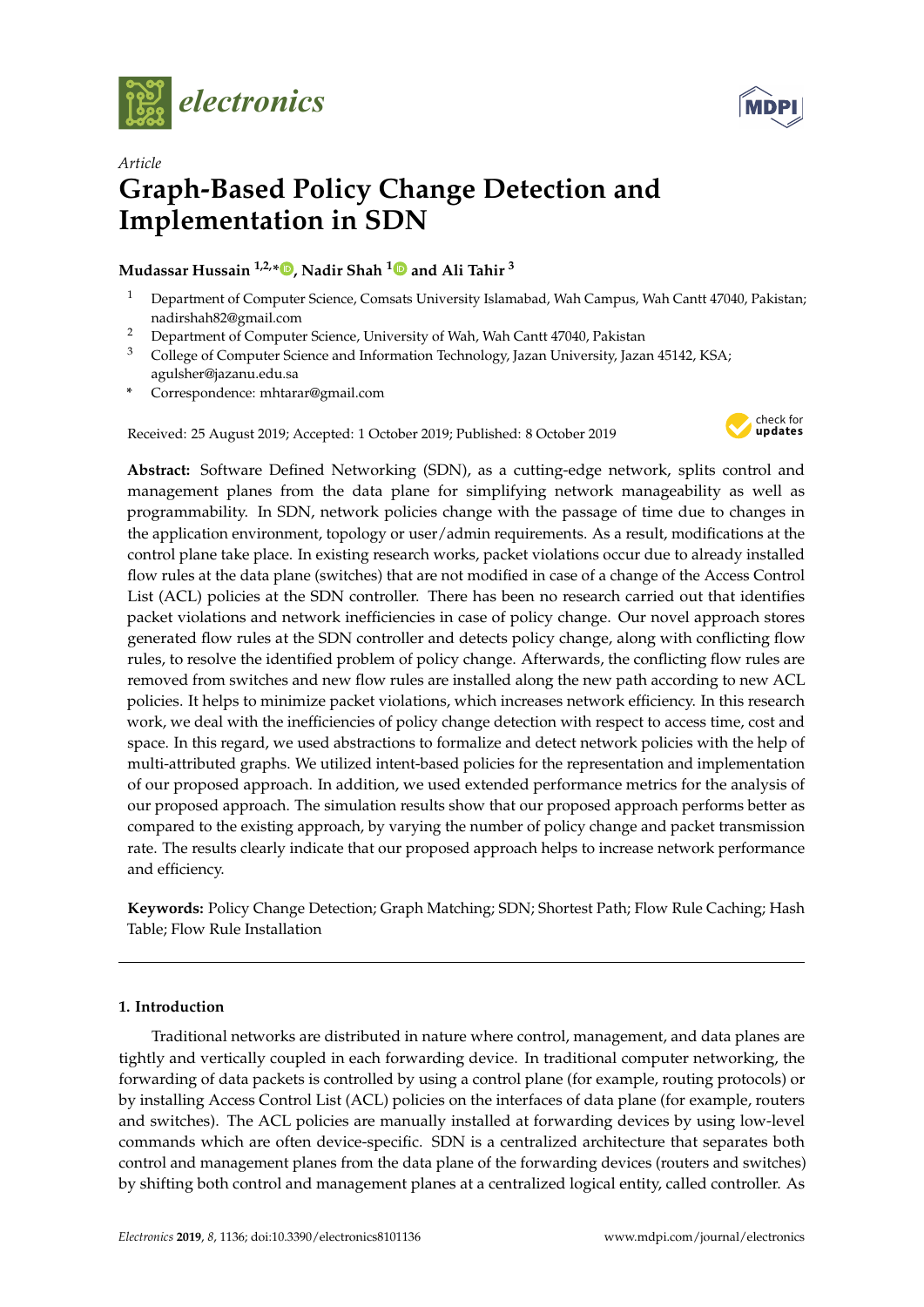ACL policies are specified at the controller, therefore, the controller computes the shortest path for a data packet based on both network topology and ACL policies. Moreover, the controller computes and installs flow rules in the flow table of switches along the shortest path. Network management is greatly simplified in SDN and efficiently implements ACL policies [\[1,](#page-17-0)[2\]](#page-17-1) due to this centralization. Based on the flow rules, subsequent data packets of the flow are forwarded to different hosts. There are two types of timeouts attached to a flow rule; soft timeout and hard timeout. The soft timeout is the amount of time after which a flow rule is erased from the switches, if not used for the defined amount of time period, while the hard timeout is the amount of time after which a flow rule is deleted from the flow table of switches [\[3\]](#page-17-2). The default values of soft and hard timeouts differ in various controller platforms and can be set by the administrator as per the requirements and specifications of a certain application [\[4\]](#page-17-3). In our research work, we used a POX SDN controller and assumed static timeout values in both soft and hard cases for each flow rule. The ACL policies in communication networks are often changed, either to restrict/allow communication between hosts or because of a change in the network topology. Moreover, these policies help in implementing access control which restrict/allow communication as per source/destination Internet Protocol (IP)/Media Access Control (MAC) addresses, port numbers, protocols, priority, etc. to the users/applications [\[5\]](#page-17-4). The high-level languages, Pyretic [\[6\]](#page-18-0) and Frenetic [\[7\]](#page-18-1) help to implement ACL policies via parallel and sequential composition operators in an efficient manner. Multiple policies are allowed by these composition operators for the communication of a specific set of packets. Moreover, one policy is allowed to process packets after another policy. These languages also address the problem of policy implementation based on an abstraction of the topology and packet model. It becomes beneficial for programmers who can build large and refined network applications out of small and independent modules. In SDN, the ACL policies are implemented at controller and flow rules are computed and installed at switches on the basis of these policies. However, this change in policies results in packet violations due to the existing flow rules installed at the switches based on old policies as discussed in [\[8\]](#page-18-2).

Currently, SDN implementation is getting much popularity due to its ease of management and centralization, for example, Google and Facebook are already using SDN for Wide Area Network (WAN) interconnectivity. It also improves hyperscale data center connectivity [\[9\]](#page-18-3). In such kinds of data center internetworking and campus area networking, ACL policies change rapidly to restrict/allow communication between hosts or due to change in the network topology. In addition, these policies can be changed as per the requirements of users and applications. In such kinds of networks, packet violations due to the already installed flow rules result in delivering important data to invalid hosts that may cause security issues along with the loss of precious data. Our proposed mechanism first detects policy change via graph matching and then deletes conflicting flow rules from the data plane in addition to the installation of new flow rules as per new policies to resolve the problem of packet violations. In this way, it helps to minimize packet violations. As packets do not pass to invalid interfaces, therefore, it increases network efficiency and throughput. The policy change detection can be implemented via matrices, however, matrix computations take longer execution time and increase the number of packets violating the policies, this is formally proved in Section [4.6.](#page-12-0) Thus, the existing approach [\[8\]](#page-18-2) cannot be implemented in real networks where there are frequent changes in ACL policies [\[10\]](#page-18-4). In this paper, we suggest to store ACL policies using multi-attributed graphs and detect the change in policies by using the graph matching algorithm. Moreover, we have used abstractions to represent ACL policies which help network operators to easily specify, debug and manage these policies. We also show that our proposed approach reduces the computation time through theoretical proof and simulation results as compared to the existing approach. The rest of this paper is organized as follows: Section [2](#page-2-0) explains the related work, Section [3](#page-5-0) includes the problem statement. In Section [4,](#page-5-1) a proposed solution is discussed. Section [5](#page-14-0) describes the performance analysis on the basis of simulation results. Finally, in Section [6,](#page-17-5) the conclusion and future work are presented.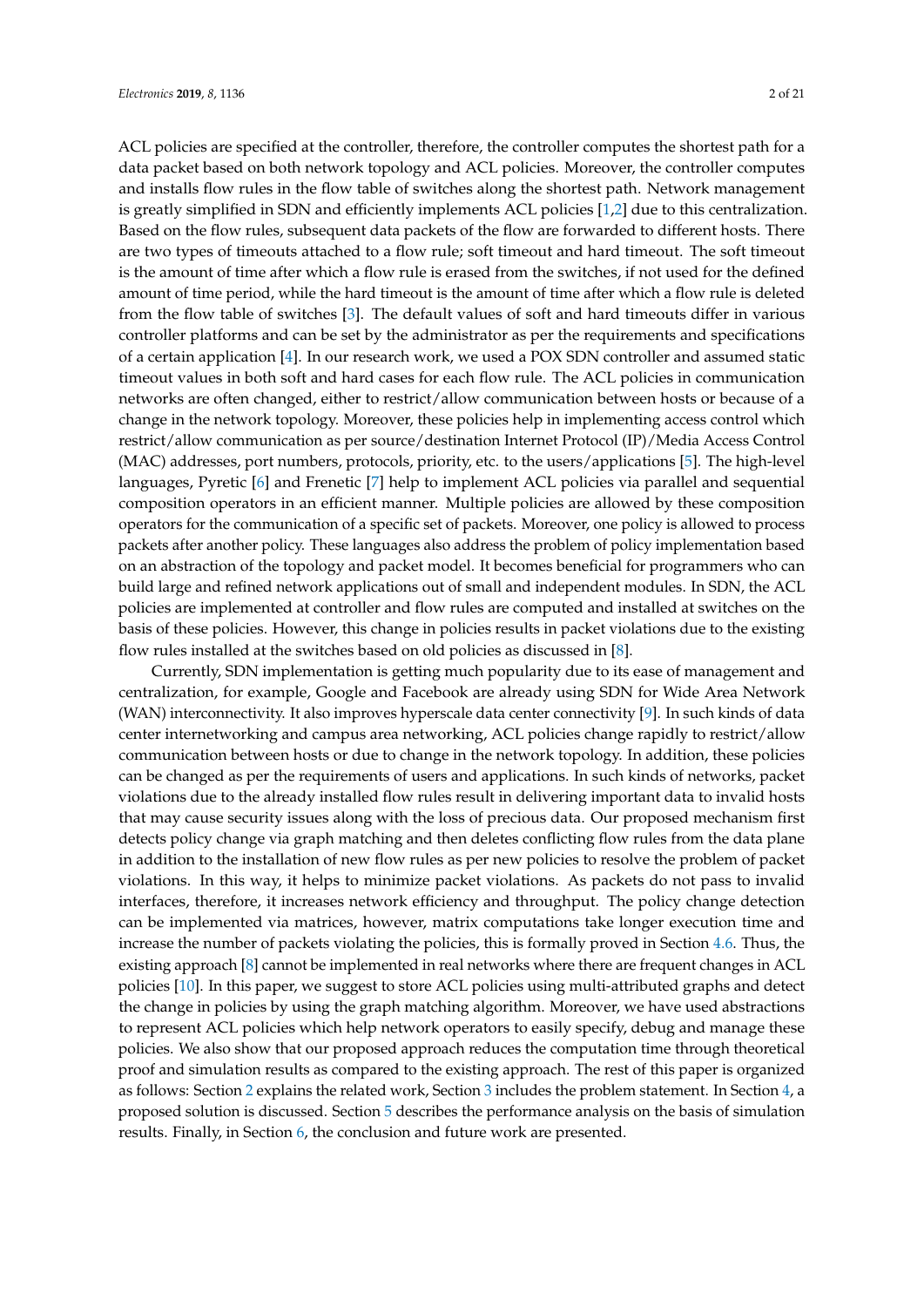#### <span id="page-2-0"></span>**2. Related Work**

This section includes a detailed survey of existing approaches related to our research problem. These approaches, along with their limitations and relevance to our research problem, are described in detail.

A prototype Network Debugger (NDB) [\[11\]](#page-18-5) provides breakpoints and packet backtraces as two primitives to debug SDN for black holes, loops, and other network-wide invariants. Backtrace outlines a breakpoint that exhibits an order of events which leads towards the specific breakpoint as per specific flow. NDB is based on two major components that are proxy and collector. Proxy works at the data plane as follows: when the data plane (router/switch) takes an action for a data packet, the proxy creates a postcard message and sends the postcard message to the controller. The postcard message is the truncated copy of the packet's header which contains matching flow rule, switch, and output port. After receiving the postcard message, the collector at the controller saves postcards and produces backtrace for the listed data packets. The collector keeps the postcards in a hash table data structure, from where these can be recovered effectively. Veriflow [\[12\]](#page-18-6) attempts to detect network-wide invariants (like loops and reachability issues) in real-time and notifies or blocks those invariants to occur. The flow rules generated by the controller are passed through Veriflow for checking the network-wide invariants. In case, if network-wide invariants exist, then either a notification is sent to the network operator and the flow rules are installed at the data plane, or flow rules are blocked. There are also similar other works to debug traditional as well as SDN environments as [\[13](#page-18-7)[,14\]](#page-18-8) and [\[15\]](#page-18-9) which can detect network anomalies, ensure consistency of data forwarding plane [\[16](#page-18-10)[,17\]](#page-18-11) and allow several applications to run parallel in a non-conflicting way [\[18](#page-18-12)[,19\]](#page-18-13). Network-wide invariants like loops and black holes are detected in No bug In Controller Execution (NICE) [\[20\]](#page-18-14) via model checking and symbolic execution. It proactively tests the SDN applications under diverse kinds of events by automatically generating streams of packets. It checks network-wide invariant conditions like loops or black holes, etc. Therefore, the space of possible system behavior and network invariants are explored by NICE orderly. Another tool, named Header Space Analysis (HSA), [\[21\]](#page-18-15) is beneficial for system administrators, as they can statistically examine their networks for the invariants, for example, ACL violations, black holes, loops, traffic isolations, etc. Although these approaches have the ability to check network-wide invariants in different scenarios, yet, these cannot auto-detect the network-wide invariants due to policy change.

PyResonance [\[22\]](#page-18-16) implements state-based network policies by using Pyretic [\[6\]](#page-18-0). Pyretic has several composition operators to build a complex network control program by combining several modular control programs. Moreover, it utilizes composition operators to express state-based policies to compose multiple tasks via finite state machine and corresponding network application which determines the forwarding behavior of the state. Another mechanism, named Policy Graph Abstraction (PGA) [\[23\]](#page-18-17), provides automatic and conflict-free policies, for example, ACLs, load balancing [\[24\]](#page-18-18), etc. Considering an example, there may be multiple policy implementors, like network admin, system engineer, network manager etc., in a big organization. In such a scenario, network policy change consumes a large amount of time, as it needs extra attention to implement network policy to avoid conflict of existing and new policies. The focus of PGA is to avoid conflicts at the controller that are caused by implementing various policies. The OpenFlow Rules Placement Problem (ORPP) [\[25\]](#page-18-19) describes how to define and place flow rules in SDN at an appropriate place while following all technical and non-technical requirements (like ACL policies). It proposes two rules placement frameworks; OFFICER and aOFFICER. OFFICER uses optimization techniques to place the flow rules for the requirements whose flow rules are known and stable in a specific time interval, for example, ACL policies. aOFFICER utilizes adaptive control mechanisms to place the flow rules for the requirements whose flow rules are unknown and vary over a specific time interval (like load balancing requirements). Both OFFICER and aOFFICER techniques help to place flow rules efficiently. However, these works lack the ability to detect policy change and have no capacity to delete previously installed affected flow rules. vCRIB: virtualized rule management in the cloud [\[26\]](#page-18-20) facilitates data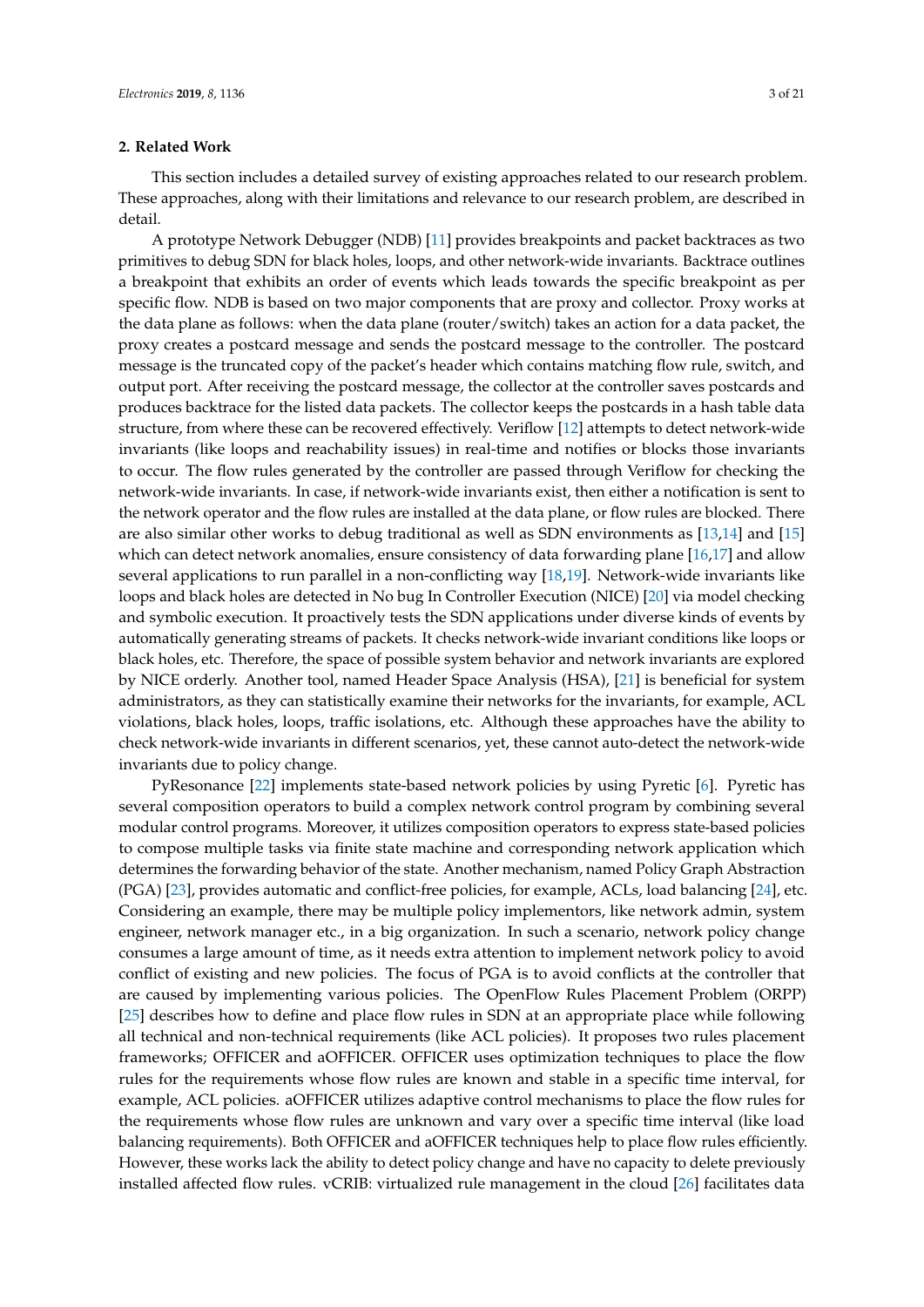center operators by offering an abstraction for specifying and managing various rules. It automatically partitions and places the flow rules on hypervisors and switches to achieve the best trade-off of performance and scalability. DevoFlow [\[27\]](#page-18-21) provides a mechanism to modify OpenFlow model by breaking the coupling between control and global visibility. It allows operators to target only those flows which are important with respect to the network management. In this way, it minimizes switch-internal communication between the control and data planes. Infinite CacheFlow [\[28\]](#page-19-0) resolves the problem of limited number flow rules at switches by proposing a hybrid switch design (hardware and software) that relies on flow rule caching to provide large flow rule tables at low cost. When more flow rules are stored at the data plane, the probability of packet violation becomes higher for the packets whose ACL policies change at the controller after the corresponding flow rules are installed at the data plane. SwitchReduce [\[29\]](#page-19-1) proposes an approach that reduces switch state and controller involvement in SDN. It assumes that the number of match flow rules at any switch should not be more than the set of unique processing actions. Moreover, flow counters for each unique flow may also be maintained at only one switch in the network. The proposed approach can reduce flow entries up to 49% on first-hop switches, and up to 99.9% on interior switches. In addition to that, flow counters are also reduced by 75% on average. A flow entry management scheme for reducing controller overhead [\[30\]](#page-19-2) proposes a cache algorithm strategy "Least Recently Used (LRU)" for flow rules stored at the data plane to minimize the communication overhead between controller and data plane. By using this strategy, a switch can keep the recently used flow entries in the table to avoid the cache-miss problem. This, in turn, increases the flow entry matching ratio. These approaches not only ignore the case of ACL policies change and flow rules deletion from the data plane but also the installation of flow rules as per changed policies.

The authors in [\[31\]](#page-19-3) propose a new flow rule multiplexing mechanism that jointly optimizes the flow rule allocation and traffic engineering (like Quality-of-Service parameters) in SDN. The proposed mechanism states that the same set of flow rules, which are installed at each switch, may be applied by using different paths to the whole flow of a session. The mechanism is tested by using ITALYNET topology and results show that the proposed scheme saves Ternary Content Addressable Memory (TCAM) resources and guarantees high QoS satisfaction. It guarantees performance within a specific range of bandwidth resources. DomainFlow [\[32\]](#page-19-4) proposes a solution of flow level control and granularity in ethernet switches via OpenFlow by splitting the network into different slices and exact matches are used to enable practical flow management via OpenFlow protocol for Ethernet switches. The proposed mechanism can only be implemented with commodity switches with a small number of flows, which is not practical with respect to current trends that require an extensive number of flows, especially in case of change of policies and deletion and installation of rules. Another mechanism, called source flow [\[33\]](#page-19-5), proposes a solution to handle a large number of flows without effecting flow granularity. This scheme helps to minimize the problem of expensive and power-consuming search engine devices from the core nodes, and in turn, it helps to expand networks in a scalable way. This scheme is time-consuming in a sense that hosts produce millions of flows simultaneously and these flows are controlled on a per-flow basis. In [\[34\]](#page-19-6) an innovative SDN-based network architecture is proposed which guarantees exclusive access of network resources to a certain flow with the help of token-based authorization for the intended users/apps. The proposed system automates the reservation process and creates a strong binding between the end users/apps who request the reservation and flows. This, in turn, resolves the reservation problem of dedicated bandwidth of certain resources in high-speed networks for the transfer of data in distributed science environments. The research work in [\[35\]](#page-19-7) addresses the problem of verifying networks that contain middleboxes, such as, caches and firewalls. This work explores the possibilities of verifying the reachability properties for networks based on the ACL policies. In order to do that, the complex networks are sliced into small networks as per the network-wide verifications for the correctness properties. The results show that the time required to verify a network invariant in a complex network is independent of its size due to slices. This work is quite good for verifying network invariants in an efficient way. However, all these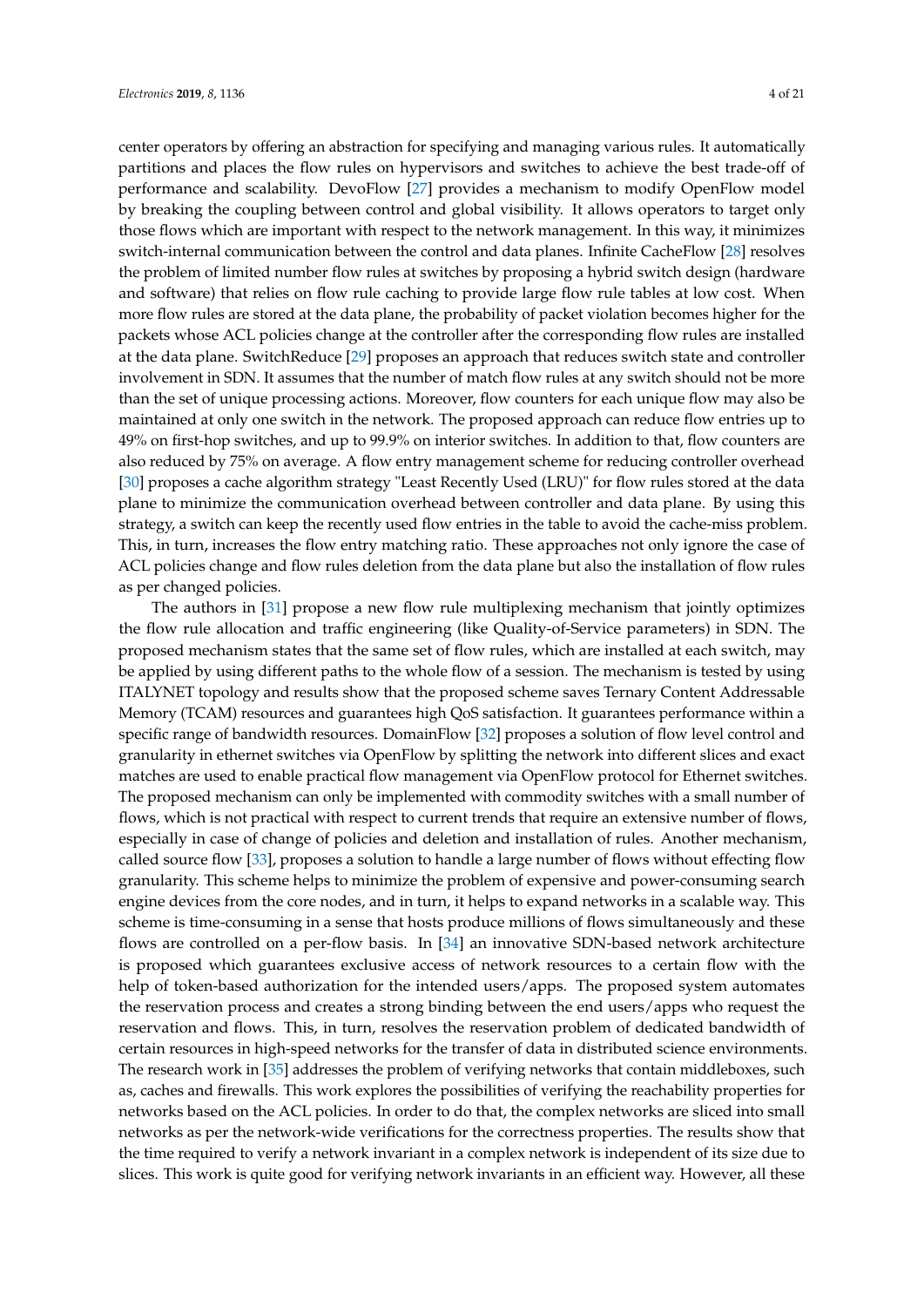approaches do not consider the case when access rights (ACL policies) are changed and flow rules that are already installed at data planes are deleted.

In [\[36\]](#page-19-8) a security problem of priority-based flow rules is highlighted and the solution of the identified problem is presented. The problem is that the low priorities malicious flow rules can manipulate the whole OpenFlow network by making the high priority flow rules to fail. The authors proposed a solution which is called switch-based rules verification (SRV) to solve the identified problem. It works by leveraging the SDN controller to obtain the overall network view of the whole topology and detects malicious flow rules. This solution helps to detect a large number of flow rules in an efficient way. In [\[37\]](#page-19-9), actor-based modeling framework is proposed to investigate the problem of network verification. In this architecture, actors are basic units of computation that hold their own memory and can communicate via asynchronous messages. The paper shows how network applications are modeled by using Actors and how existing model checking mechanisms verify various properties (loops, policy violations, flow table consistencies) in SDN, so that network behaviors can be predicted to increase network efficiency. In [\[38\]](#page-19-10), the SDN-based simulation environment is created in the mininet emulator by utilizing the floodlight controller platform. In this environment, the flow table is assumed to be of six tuples, as per the information retrieved from the controller. After that, the distributed DOS attack model is constructed by combining the Support Vector Machine (SVM) classification algorithms. The results show that the average accuracy rate of detecting Distributed DoS (DDoS) attack of the proposed approach is 95.24% with a limited number of flow rules which are extracted from the controller. Ample research, as discussed above, on the verification of correctness properties of communication networks exist. However, none of these touches our identified problem to avoid packet violations by detecting policy change and installation/deletion of rules as per the change of ACL policy. Similarly, other works like [\[14](#page-18-8)[,15\]](#page-18-9) are helpful in debugging networks and detecting network anomalies and [\[39\]](#page-19-11) is helpful to run several applications on the same network in parallel without interfering with each other while maintaining the performance of each application. The above-cited works lack in the detection of the change of network policy as well as packet violations analysis due to the already installed conflicting rules on the data plane.

In [\[40\]](#page-19-12), a flow-rule placement mechanism called FlowStat is proposed which provides per-flow statistics to the SDN controller in addition to improve the performance of the network. The results suggest that the proposed approach provides per-flow statistics and improves network performance as compared to existing approaches, like ReWiFlow [\[41\]](#page-19-13) and ExactMatch. In [\[42\]](#page-19-14), a novel flow rule placement algorithm called hybrid flow table architecture is proposed which exploits the benefits of both hardware and software flow table implementations. The decision of placement of flow rules in the flow tables (hardware (expensive) or software (cheap)) of switches is handled dynamically to increase software-based flow tables utilizations which are non-TCAM modules. This mechanism helps to save expensive TCAM memory of switches without degrading network performance in terms of packet delay and packet loss. In [\[43\]](#page-19-15), a packet classification mechanism is proposed on the basis of lossy compression to create packet classifiers whose representations are semantically equivalent. The aim of this research was to find a limited size classifier that can classify a high portion of traffic to implement at switches of optimal TCAM size. The proposed approach can be implemented in a wide range of classifiers within different modules. The results based on diverse performance metrics in campus-based traffic reflect that it provides a significant reduction in real classifier size. In [\[44\]](#page-19-16) the fundamental capacity region of TCAMs is discussed by presenting fundamental analytical tools based on independent sets and alternating paths. This helps to validate the optimality of previous coding schemes. In [\[45\]](#page-19-17) a novel compression mechanism is proposed based on random access for forwarding tables. The system evaluation of this mechanism in real-life scenarios from different vendors and country locations shows that it provides much better results as compared to the existing mechanisms with respect to compression of forwarding tables. In [\[46\]](#page-19-18) formal approach to specify and verify Service Function Chain policies is presented. The aim of this research is to identify the presence of anomalies in the network policies before deployment. These approaches help to utilize the TCAM resources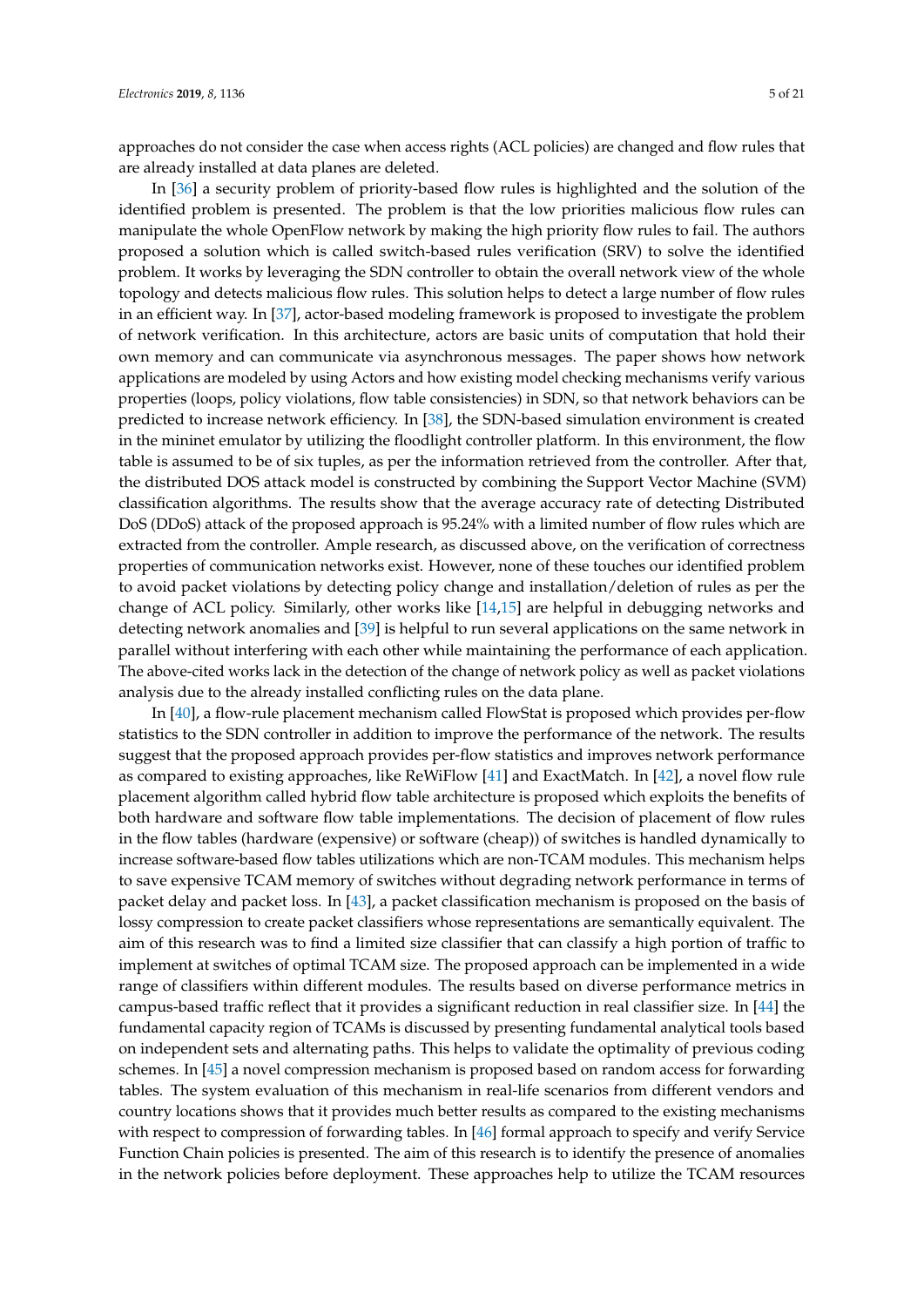of switches efficiently, however, these research works do not consider policy change mechanisms in addition to analyze packet violations. The authors in [\[8\]](#page-18-2) state that changing or modifying network policies at the controller can lead to policy violations by the data packets for the flows whose flow rules are already installed at the data plane. They solve this problem as follows. The copies of flow rules generated by the controller are also stored at the controller. When their proposed approach detects the change in network policies at the controller, it removes those flow rules installed at the SDN switches that conflict with the changed network polices. This approach takes a longer time to detect the change in policy and subsequently leads to more number of packets violating the network policy. The detail is presented in the following section.

## <span id="page-5-0"></span>**3. Problem Statement**

The ACL policies change with the passage of time due to changes in the application environment or network topology. It is always difficult for network administrators to detect and implement this network policy change in the network. It is normally implemented manually which takes time to translate and implement these policies in an efficient and effective manner to avoid policy conflicts. In SDN, these policies are configured at controller which computes flow rules and installs them at the data plane along the shortest path between source and destination. Whenever there is a change in policies, it is not reflected immediately for already installed flow rules at the data plane. This results in packet violations due to the already installed flow rules at the data plane. In this regard, there is a need to have a fast detection of policy change approach at controller which can detect policy change and delete the conflicting flow rules in addition to installing new flow rules as per new policies. The policy change detection approach should be efficient with respect to cost, time, space and complexity. In addition, it can be implemented in a real-time networking environment where frequent policy change occurs. Moreover, the network policies should be defined in abstract form, so that, it becomes easy for network administrators to configure, debug and manage these policies.

We assume that the policies are 6 tuple < Source, Destination, Protocol, Ports, Service Function Chain, Action>. Here, Source includes Faculty (FCL) and Staff (STF) which consists of multiple IP subnets. The Destination comprises of the Learning Management System (LMS) and Web Server (WBS) and these consist of IP subset of servers on which multiple applications are implemented to achieve desired functionalities. The Protocol includes Transmission Control Protocol (TCP) or User Datagram Protocol (UDP) or ANY. Here, ANY represents both TCP and UDP traffic. The Ports include destination port numbers of applications which are assumed to be a set of ports =  $\{\text{port}_1, \text{port}_2, \ldots, \}$ port<sub>n</sub>}, where  $|Ports| \geq 0$  represents integer values or ANY. The service function chain (S) sequence field specifies that communication between source and destination should be via Firewall (FW) or Load Balancing (LB) or ANY. Here, ANY represents both FW and LB from where traffic should pass. In addition, the *Action* field consists of Permit or Deny. This means that communication between Source and Destination is permitted or denied due to destination port numbers along with the specified protocol and S sequences. Finally, the detection and implementation of network policy change need to be implemented in such a way so that it reduces packet violations and increases network efficiency.

## <span id="page-5-1"></span>**4. Proposed Solution**

In this research work, the ACL policies are represented in 6 tuple <Source, Destination, Protocol, Ports, Service Function Chain, Action>. These policies are traversed into the policy implementation file, which is then passed to the controller. The controller computes a multi-attributed graph,  $G = (V, E, E)$ *α*, *β*). Here:

- V is a finite set of vertices that consists of three types, that is, Source, Destination and S sequence.
- An edge in G is represented by E, which consists of a communication link ( $v_1$ ,  $v_2$ ) between two vertices ( $v_1$  and  $v_2 \in V$ ).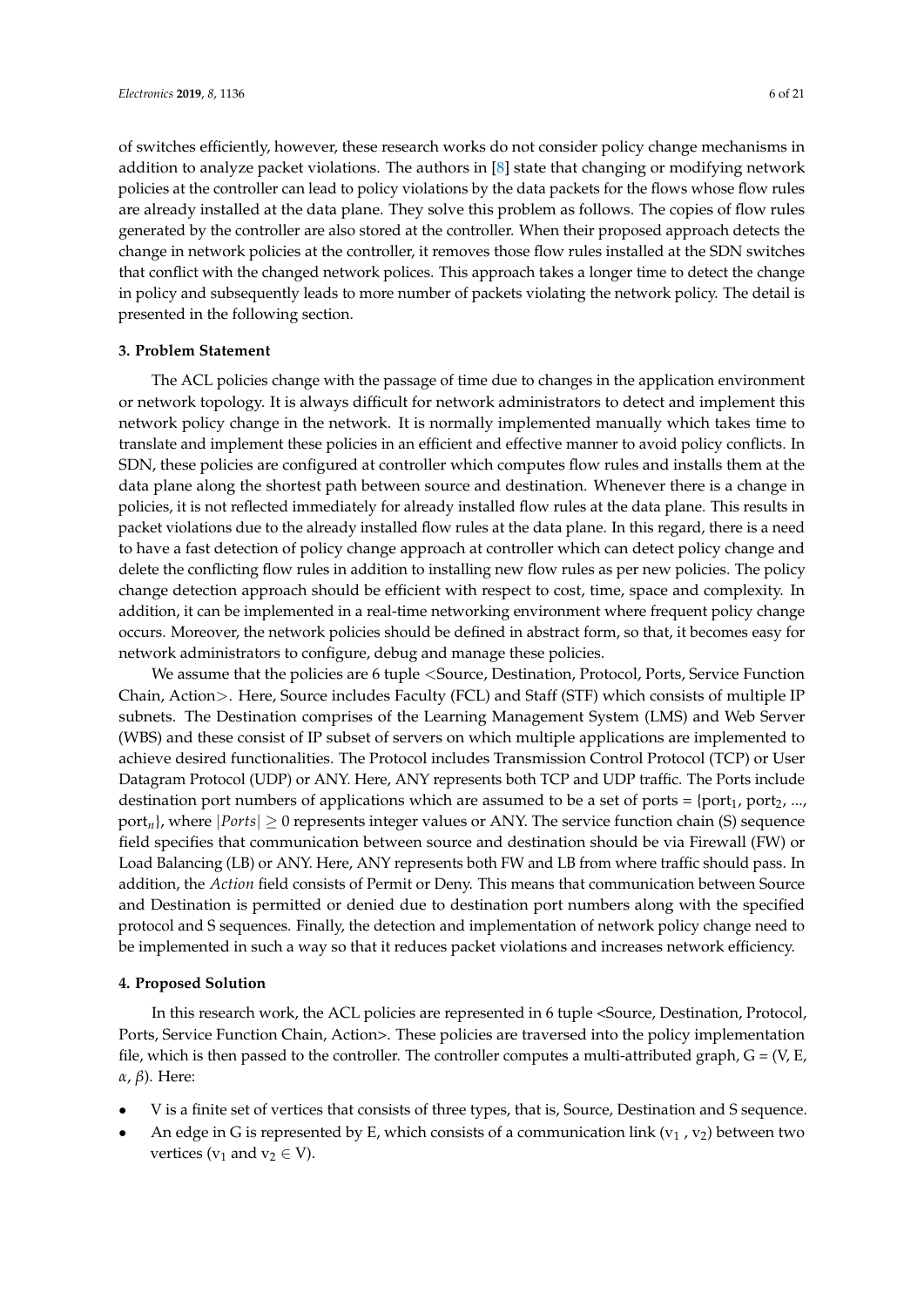- *α* consists of two types of attributes of vertices, namely, the EndPoint group (E*g*) and S sequence. Here, *α* = E*<sup>g</sup>* ∪ S, where E*<sup>g</sup>* denotes an Endpoint Group (EPG) and S denotes service function chain sequence. An EPG comprises of collection of EndPoints (EPs). An EP is a minimum abstraction unit for which a policy is implemented, for example, server, subnet, network, or end-user. An EPG consists of all EPs which satisfies all conditions of membership predicate. Each membership predicate is assigned a label, for example, FCL, STF, LMS, WBS as shown in Figure [1.](#page-6-0) The membership predicate is the boolean expression over all labels. In addition, there is S sequences for the network function boxes, for example, FW and LB to handle network communication. The composed graph shows which communication is allowed between network endpoints and what S sequence is required for the communication.
- *β* consists of two attributes of an edge, namely, *βProtocol* and *βPorts*. The *βProtocol* represents an attribute of an edge that comprises of values of TCP or UDP or its value can be ANY (which consists of both TCP and UDP traffic). The *βPorts* represents another type of edge attribute that comprises a set of destination port numbers of applications, that is, *βPorts* represents a set of integer values or ANY for a policy.

<span id="page-6-0"></span>

**Figure 1.** Input Label Namespace Hierarchy.

The system model of this research work is whitelisting, it means that by default no communication is allowed between the EPs. Moreover, in this work, reactive mode of flow installation mechanism is assumed in which controller computes flow rules in an on-demand fashion. More specifically, when a flow is generated, the controller computes the flow rules for that flow by using the network topology and ACL policies. It then installs flow rules at switches along the shortest computed path and caches a copy of flow rules in a Hash Table data structure. Suppose, later on, policy change is triggered, then controller computes the multi-attributed graph and policy change is detected via our proposed graph matching algorithm (that is, Algorithm [1\)](#page-13-0). If there is no change, then no action is required, it means that the network is running as per the latest policies. Otherwise, the proposed approach finds out whether changed policies are conflicting with the flow rules cached at the controller or not. If matching is found then these are called conflicting flow rules. Contrarily, the flow rules are called non-conflicting. In this case, we can say that a new policy is added for the Source and Destination other than the existing ones. Thus, if there is no conflict, it means that a new policy is added for hosts other than the existing ones or else the proposed approach deletes all those flow rules from the flow tables of switches along the shortest path and from the controller cache that are conflicting with the changed policies. Finally, new flow rules and shortest paths are computed as per new policy and these newly computed flow rules are installed along the shortest path at switches and cached at the controller for further processing.

The proposed solution is discussed in four steps. In the first step, we list down the network policies as per our network scenario in a policy file, say at time  $t_1$  and pass the policy file to the controller. We represent these policies via a multi-attributed graph (say  $G_1$ ), where,  $G_1 = (V_1, E_1,$  $\alpha_1$ ,  $\beta_1$ ). Here, V<sub>1</sub> is finite set of vertices at time t<sub>1</sub> which consists of Source<sub>1</sub>, Destination<sub>1</sub> and S<sub>1</sub>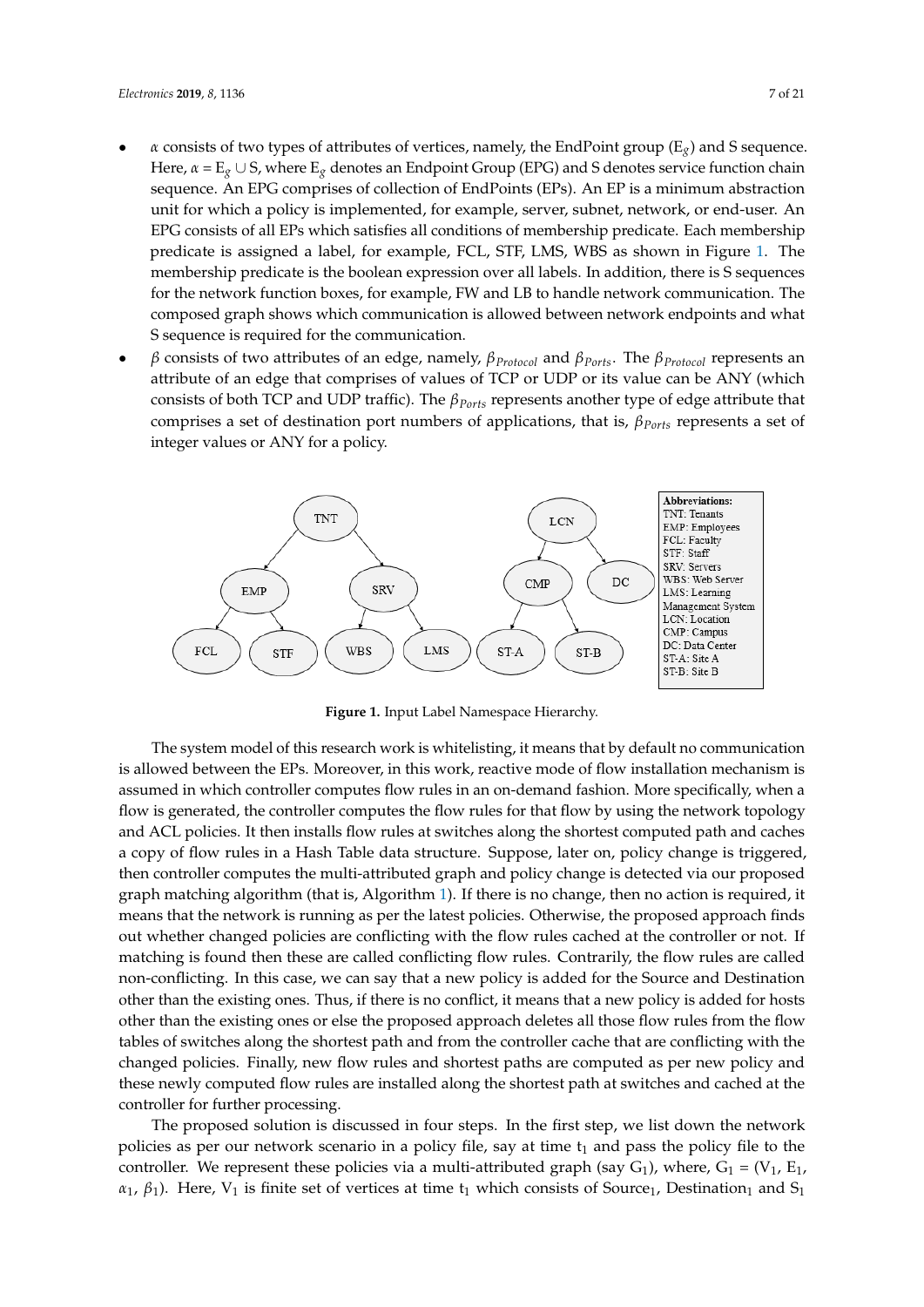sequence. An Edge in  $\mathrm{G}_1$  is represented by  $\mathrm{E}_1$  that consists of a communication link (v $_{1_1}$  , v $_{2_1}$ ) between two vertices ( $v_{1_1}$  and  $v_{2_1} \in V_1$ ).  $\alpha_1$  consists of two types of attributes, namely, EndPoint group ( $E_{g_1}$ ) and *S*<sup>1</sup> sequence. *β*<sup>1</sup> consists of two attributes of an edge, namely, *βProtocol*<sup>1</sup> and *βPorts*<sup>1</sup> . The *βProtocol*<sup>1</sup> represents the attribute of an edge that comprises of values of TCP or UDP or ANY, where ANY represents both TCP and UDP traffic. Moreover, the  $β_{\textit{Ports}_1}$  represents another type of attribute of the edge that comprises a set of destination port numbers of applications. Here,  $β_{Ports_1}$  consists of a set of integer values or ANY for a policy. In the second step, it installs flow rules in flow tables of the switches along the shortest computed path. In the third step, it caches a copy of flow rules in a hash table data structure at the controller. In fourth step, suppose, later say at time  $t<sub>2</sub>$ , policy change triggers, then controller computes the multi-attributed graph (say  $G_2$ ), where,  $G_2 = (V_2, E_2, \alpha_2, \beta_2)$ . Here,  $V_2$  is finite set of vertices at time  $t_2$  which consists of Source<sub>2</sub>, Destination<sub>2</sub> and  $S_2$  sequence. An Edge in  $G_2$ is represented by  $\mathrm{E}_2$  which consists of a communication link (v<sub>12</sub> , v<sub>22</sub>) between two vertices ( $v_{1_2}$  and  $v_{2_2} \in V_2$ ).  $\alpha_2$  consists of two types of vertex attributes, namely, EndPoint Group ( $E_{g_2}$ ) and  $S_2$  sequence. *β*<sub>2</sub> consists of two attributes of an edge, namely,  $β_{Protocol_2}$  and  $β_{Ports_2}$ . The  $β_{Protocol_2}$  represents the attribute of an edge that comprises of values of TCP or UDP or ANY, where ANY represents both TCP and UDP traffic. Moreover, the  $\beta_{Ports_2}$  represents another type of an edge attribute that consists of a set of destination port numbers of applications. Here, *βPorts*<sup>2</sup> consists of a set of integer values or ANY for a policy. In the fifth step, new flow rules and shortest paths are computed between Source2 and Destination<sub>2</sub> as per new policies. Moreover, the newly computed flow rules are installed along the path in flow tables of switches and cached at the controller for further processing.

#### <span id="page-7-0"></span>*4.1. Policy Representation*

In our proposed solution, we represent network policies in 6 tuple < Source, Destination, Protocol, Ports, Service Function Chain, Action > and construct the multi-attribute graph with the help of PGA for the composition of these policies. In traditional networking environment, the network policy implementation process is largely manual and network administrator translates high level policies into low level commands to implement these policies on network devices. Policy change takes large amount of time and suffers inefficiencies, like, policy overlapping, policy conflicts etc. due to the distributed and manual policy implementation process. These issues become worse in automated network environments, for example, SDN applications in Enterprise networking environments, Network Function Virtualization (NFV), cloud infrastructures etc.

Let us take an example of three ACL policies to understand the above mentioned policy composition issues. Suppose that we have three network policies to be defined at controller as follows:

Policy-1  $(P_1)$ :

Faculty has access to LMS server via TCP Port 20 through FW and LB Service Function Chain Policy-2  $(P_2)$ :

Employees (Faculty and Staff) have access to the servers via TCP Ports 20, 25, 80 through FW Service Function Chain

Policy-3  $(P_3)$ :

Faculty can communicate with Staff via TCP Ports 20, 25, 80, 587, 993 through FW Service Function Chain

The above three ACL policies  $(P_1, P_2, P_3)$  are represented in 6 tuple as:  $P_1$  = <Faculty, LMS, TCP, 20, (FW, LB), Permit>  $P_2$  = <Employees, Servers, TCP, (20, 25, 80), FW, Permit>  $P_3$  = <Faculty, Staff, TCP, (20, 25, 80, 587, 993), FW, Permit>

There is conflict between policies  $P_1$  and  $P_2$ , because, through  $P_1$ , only Faculty can access the LMS server while staff cannot access it. However, through P<sub>2</sub>, Staff can access all servers including LMS. So,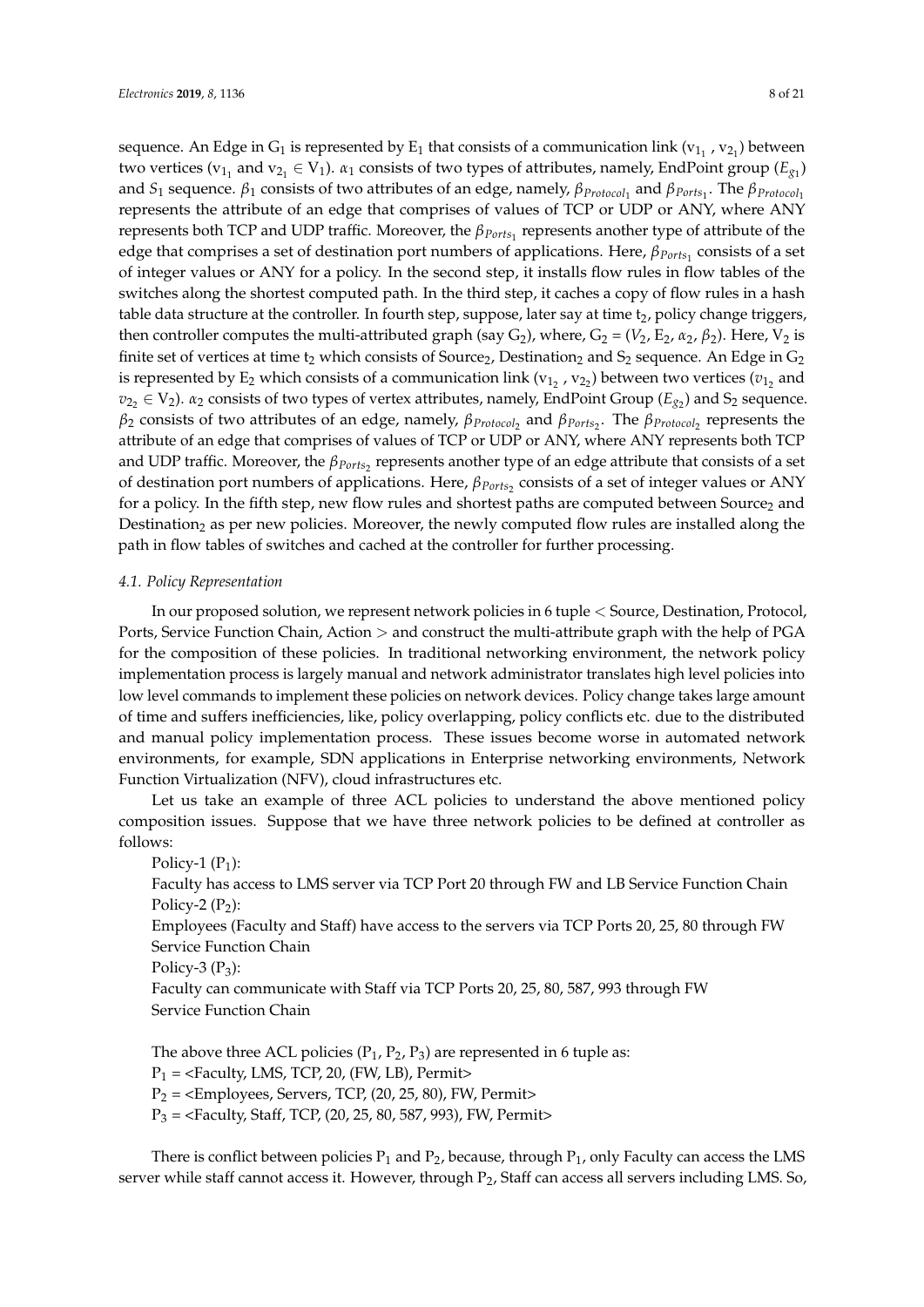there is policy conflict between  $P_1$  and  $P_2$ , as access is denied through  $P_1$  and is permitted through  $P_2$ . Similarly, both policies  $P_1$  and  $P_2$  also overlap, because by using  $P_1$ , Faculty access is permitted to LMS via TCP port 20 and in  $P_2$ , Employees (including Faculty) access is permitted to LMS including all Servers via TCP ports 20, 25, 80. The third policy  $P_3$  is conflict-free and non-overlapping, as it has no conflict and overlapping with the other two policies. We need a human operator who manually composes these policies into a composite policy to implement these policies correctly via if-then-else. This is shown in an SDN program as follows:

```
If_match(SRC = Faculty, DEST = LMS, TCP, DEST_PORT=20)
     FW>>LB Service Function Chain
Else If_match(DEST = LMS)
     Deny
Else If_match (SRC = Employees, DEST = Servers, TCP, DEST_PORT=20,25,80)
     FW Service Function Chain
Else If_match (SRC = Faculty, DEST = Staff, TCP, DEST_PORT=20,25,80,587,993)
     FW Service Function Chain
```
<span id="page-8-0"></span>The above three policies are expressed correctly via graph composition as shown in Figure [2.](#page-8-0) It shows that faculty can access LMS via two function boxes forming correct service chains required by both policies. As there is no relationship between staff and LMS, therefore, it aptly implements exclusive access to LMS which is required by  $P_1$ . The other servers excluding LMS are denoted by set operator diff ('-'), which allows communication with all employees along with faculty.



**Figure 2.** Graph Composition of Policies  $(P_1, P_2, P_3)$ .

It implies that graph abstraction is very useful to express policies naturally and we can leverage graph structure to do automatic composition. PGA [\[23,](#page-18-17)[47\]](#page-19-19) has implemented this concept which enables users to easily specify and naturally draw some diagrams to capture network policies. In addition, it expresses policies via graph-based abstractions. Different stakeholders (users/tenants/admins) in addition to SDN applications produce network policies as graphs. These graph-based policies are further sent to the graph composer through a PGA User Interface (UI) which gets additional information from external sources for efficient policy formulation. After that, the graph composer provides a conflict-free graph after fixing all errors/conflicts. The conflict-free graph is composed of two steps. In the first step, input policy graphs are normalized by transforming their EPGs into an equivalent set of disjoint EPGs for the identification of policy overlappings. In the second step, the union of the normalized graphs is computed to obtain the final policy that can be implemented to the EPs. In the normalized form of graphs, EPGs in two different graphs are either disjoint or equal but do not partially overlap. This property helps multiple normalized graphs to be composed together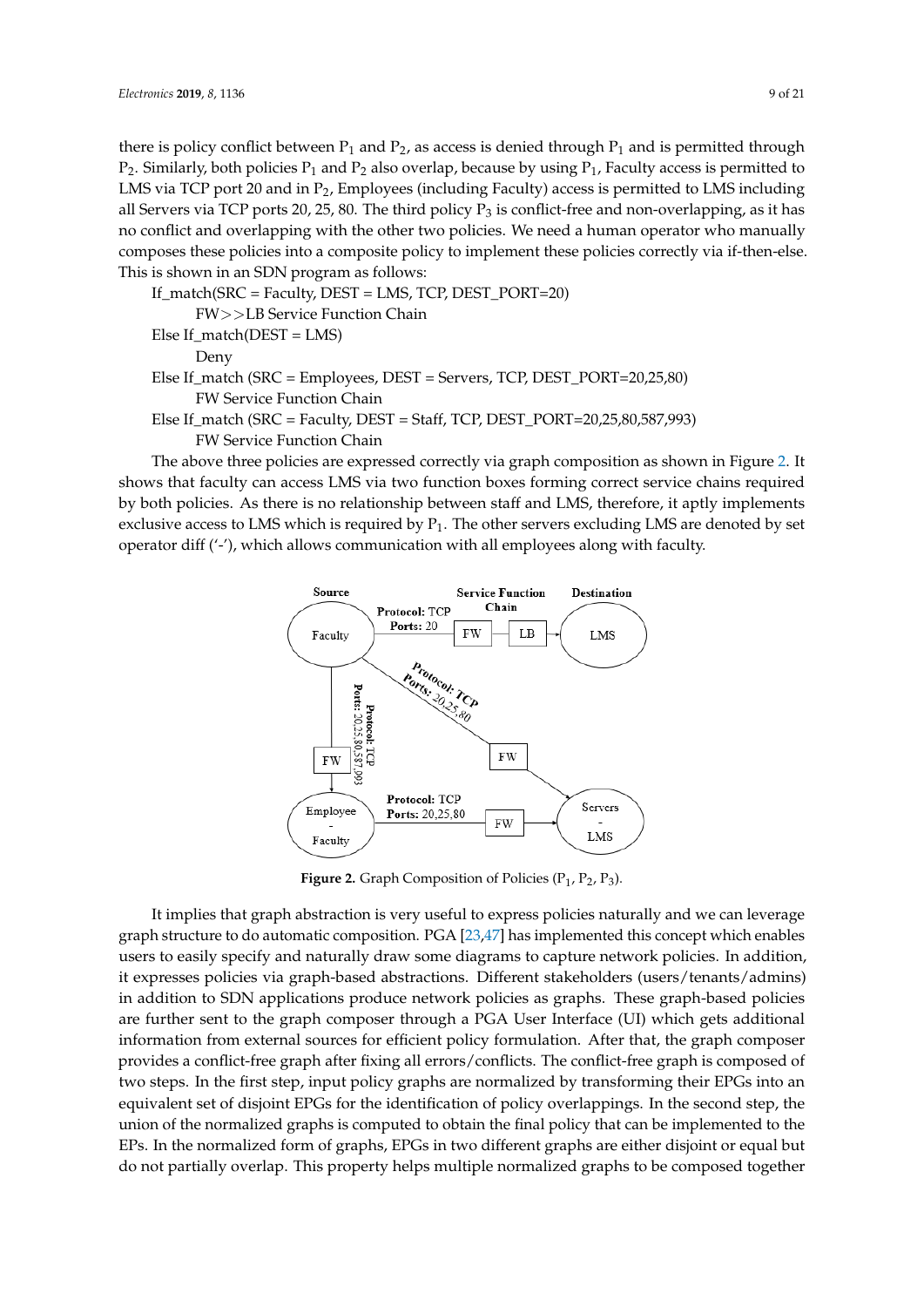individual graphs.

using a simple union operation. Thus, the composed graph consists of the union of all the EPGs of

## *4.2. Flow Rule Caching*

As we are using reactive mode for flow installation, therefore, the controller installs the flow rules at the data plane when a flow is generated in an on-demand fashion. The controller computes flow rules based on network topology, ACL policies, and other application requirements after receiving a request from the data plane to compute the flow rules for the flow. After this, as per our proposed approach, it caches one copy of the flow rules at the controller and installs the flow rules at the corresponding switches along the shortest path. We have used the hash table data structure [\[48\]](#page-20-0) for caching flow rules at controller which maps keys to unique buckets/slots. It uses a hash function to compute an index into an array of buckets/slots which helps to retrieve the desired flow rule. In our proposed approach, we express keys and buckets/slots as tuples. The key tuple consists of ACL policies in 6 tuple <Source, Destination, Protocol, Ports, Service Function Chain, Action> while the bucket/slot tuple comprises of flow rules in 5 tuple, that is <Source, Destination, Shortest path between Source and Destination, Action, Timeout >. In our simulation, we have chosen the hash table length of 10,000 (0 to 9999) slots due to a limited number of nodes (hosts/switches). Moreover, we have used a consistent hash function [\[49\]](#page-20-1) as it produces the same output for a specific input, every time when the hash function is executed. It, in turn, helps to track specific flow rules against a defined network policy accurately. Whenever any change in policy is detected via Algorithm [1,](#page-13-0) then as per key tuple, the hash function is executed which points to a specific bucket/slot. Respective flow rule is deleted from the hash table of the controller on the basis of the hash function result. Moreover, as per the new policy, new flow rules are computed and installed along the shortest path in addition to caching these flow rules at the controller. Figure [3](#page-9-0) shows that the hash function is applied based on the key tuple, which points to a specific bucket/slot for caching flow rules at a specific index in the hash table.

<span id="page-9-0"></span>

**Figure 3.** Flow Rule Caching.

## *4.3. Detecting Policy Change via Graph Matching*

ACL policies change with the passage of time, as per requirements of different stakeholders, for example, network admins, system admins, application admins, etc. We computed the multi-attributed graphs for the policies at different instances of time (say  $t_1$  and  $t_2$ ) with the help of PGA. The whole graph composition process is explained in Section [4.](#page-5-1) The composed graphs at different time instances are compared based on Source, Destination, Protocol, Ports, Service Function Chain and Action. The Source, Destination and Service Function Chain are represented by vertices in the graphs and edges define relationship/connectivity between the vertices. The edges are attributed by protocol and a set of ports according to the implementations of network policies. The comparison is made for graphs by the exact graph matching algorithm to detect policy change. For the policy change detection, at first, the graph at time  $t_1$  is computed which is shown in Figure [4a](#page-10-0). The graph is composed on the basis of three network policies ( $P_1$ ,  $P_2$ ,  $P_3$ ) which are described in Section [4.1.](#page-7-0) Suppose, at time t<sub>2</sub> policy changes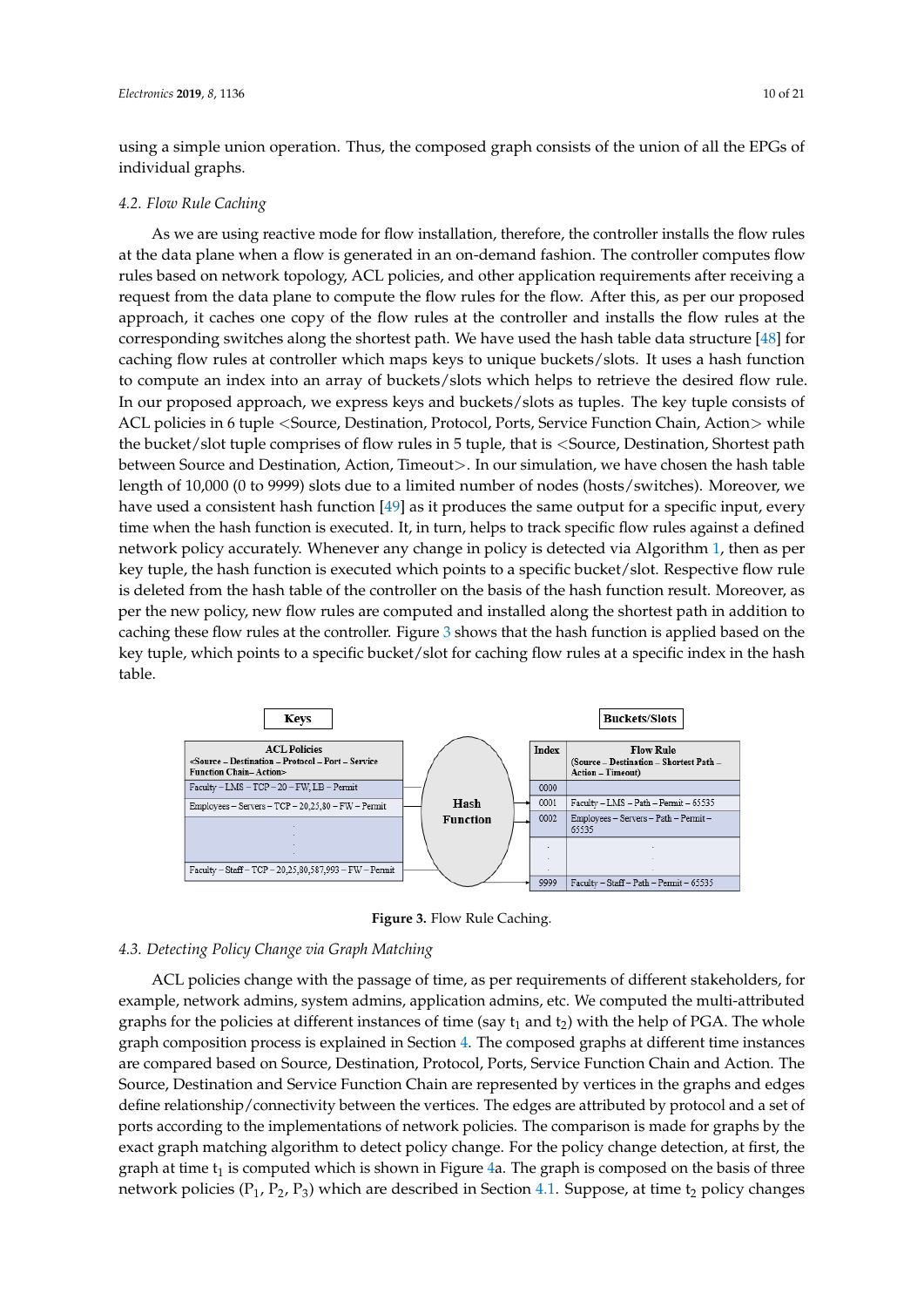that state LMS is also accessible via port 80, then the composed graph is shown in Figure [4b](#page-10-0). After this, we compare these two graphs by using Graph Matching Algorithm, "Algorithm [1"](#page-13-0), to detect that whether the policies are changed/modified or otherwise. By change, we mean whether the polices are modified or deleted or new policies are added. The matching is performed as follows.

Suppose, a directed multi-attributed graph  $G = (V, E, R_v, R_e)$ . Here V is a finite set of vertices and E is a finite set of edges. These vertices and edges are associated with attributes that define their properties. In graph G,  $\mathrm{R}_v$  is a set of vertex attributes and  $\mathrm{R}_e$  is set of edge attributes. The vertex attributes in our network scenario are faculty, staff, LMS, and WBS. The edge attributes are protocol and ports as explained in Section [4.](#page-5-1) Here:

- V is a finite set of vertices
- $E \subset V \times V$  is a set of directed edges
- $R_v \subseteq V \times A_v$  is a relation associating attributes to vertices, that is,  $R_v$  is the set of couples ( $v_i$ , A) such that vertex  $\mathrm{v}_i$  is attributed by  $\mathrm{A}$
- $R_e \subseteq V \times V \times A_e$  is a relation associating attributes to edges, that is,  $R_e$  is the set of triples ( $v_i$ ,  $v_j$ , A) such that edge  $(v_i, v_j)$  is attributed by A.

The graph similarity is defined for two multi-attributed graphs  $G_1 = (V_1, R_{\nu 1}, R_{\varepsilon 1})$  and  $G_2 = (V_2, R_{v2}, R_{e2})$  over the same sets of vertices  $A_v$  and edge attributes  $A_e$ , such that  $V_1 \cap V_2 = \emptyset$  and  $E_1 \cap E_2 = \emptyset$ . At first, vertices matching is checked to measure the graph similarity via matching each vertex with an empty set of vertices of the other graph. After that, a collection of common features of both graphs are identified to measure the similarities between both graphs [\[50,](#page-20-2)[51\]](#page-20-3). The graph matching is applied on the features, like, Source, Destination, Protocol, Ports, Service Function Chain and Action in our network scenario. The following definitions are used in graph matching via graph isomorphism with the help of exact graph matching which is used in detection of change in network policies. In our scenario the graphs are generated based on ACL policies at time  $t_1$  and at time  $t_2$ . We intend to find instances of graph at time t<sub>1</sub> within graph at time  $t_2$  by allowing additional edges which is called graph monomorphism. Finding instances with no additional edges is called subgraph isomorphism and finding one-to-one mapping for all nodes and edges is called graph isomorphism. Our intention is to exploit concept of graph isomorphism for detection of policy change at different instances of time.

<span id="page-10-0"></span>

Protocol: TCI Protocol: TCE orts: 20,25,80,587,993 Ports: 20.25.80 **FW FCA STR** FW Protocol: TCP Protocol: TCI Ports: 20,25,80 Ports: 20, 80

(a) Composed Graph Based on Label Namespace at Time t<sub>1</sub>

**WDC** 

**FW** 

LDC

LB

**Figure 4.** Composed Graph Based on Label Namespace at Different Time Instances.

<sup>(</sup>**b**) Composed Graph Based on Label Namespace at Time t<sub>2</sub>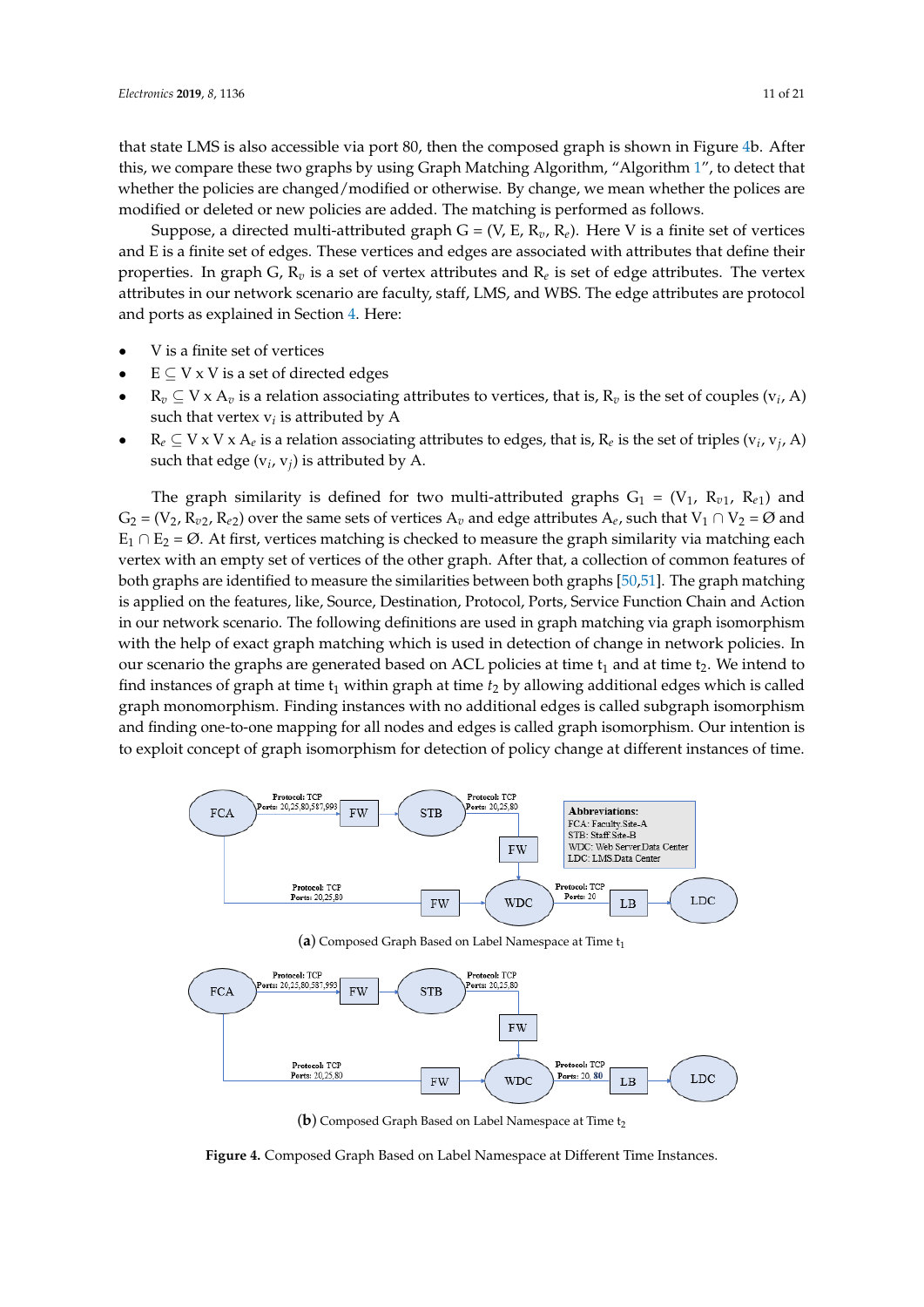**Definition 1.** *Suppose G = (V, E, α, β) which represents directed and multi-attributed graph for communication at time t*<sup>1</sup> *where:*

- *V is a finite set of vertices*
- $E \subseteq V x V$  is set of edges and e(i,j) shows a directed edge which is communicating from vertex i to j.
- $\alpha: v \rightarrow A_v$  *is a function which assigns unique attributes to each vertex in G such that*  $\alpha(i) \neq \alpha(j)$
- *β: E*→*A<sup>e</sup> is a function which assigns unique attributes to each edge in G.*

**Definition 2.** *A subgraph of G with*  $V_1 \subseteq V$  *is represented by*  $S(V_1) = (V_1, E \cap V_1 \times V_1, \alpha, \beta)$ .

**Definition 3.** *A function f:*  $V_1 \rightarrow V_2$  *is a graph monomorphism from graphs*  $G_1 = (V_1, E_1, \alpha_1, \beta_1)$  *to*  $G_2 =$ *(V*2*, E*2*, α*1*, β*2*), iff:*

- $\alpha(v) = \alpha(f(v))$ , for all  $v \in V$
- $\beta(e) = \beta(e_1)$ , for all edges  $e = (v_1, v_j) \in E$  and  $e_1 = (f(v_i), f(v_j)) \in E_1$ .

**Definition 4.** *A function f:*  $V_1 \rightarrow V_2$  *is a subgraph isomorphism from graphs*  $G_1$  *to*  $G_2$ *, if it satisfies Definition* 3 *and additionally it holds following conditions for every edge.*

- $e_2 = (v_{2i}, v_{2j}) \in E_2 \cap f(V)$  *x*  $f(V)$  *exists an edge*
- $e_1 = f^{-1}(v_{2i}) \times f^{-1}(v_{2j}) \in E$  with  $v(e_2) = v(e_1)$ .

**Definition 5.** *A function f:*  $V_1 \rightarrow V_2$  *is a graph isomorphism from graphs G*<sub>1</sub> *to G*<sub>2</sub>*, iff, f is bijective function and it satisfies Definition 4.*

In our implementation, we adopt an exact subgraph isomorphism approach [\[51\]](#page-20-3) which is based on the divide-and-conquer principle. We have taken two graphs  $G_1$  (input graph) and  $G_2$  (model graph) that are generated on the basis of three policies,  $P_1$ ,  $P_2$  and  $P_3$ . These policies are explained in Section [4.1.](#page-7-0) Moreover, the polices are implemented at times  $t_1$  and  $t_2$  respectively and represented with the help of graphs as shown in Figure [4.](#page-10-0) The model graph is partitioned into disjoint subgraphs and subgraph isomorphism is checked for those disjoint subgraphs within the input graph. These graphs are merged to provide subgraph isomorphism of the full graph. Starting from full model graph  $G_2$ , we divide set V into two disjoint sets such that  $V = V_1 \cup V_2$ . The matching module is applied to both subsets  $S(V_1)$  and  $S(V_2)$ . The outputs of partial matching modules are sent to the merge module for subgraph isomorphism, if possible. The  $V_1$  and  $V_2$  are further subdivided until we reach a single vertex. In this way, the hierarchy of partial matches is formed with respect to a binary tree.

The overall matching algorithm works on the basis of four categories of nodes as given in Algorithm [1.](#page-13-0) At the top, most of the hierarchy in nodes is the input-node, the second one is Attribute-Vertex-Monitor, the third one is Edge-Sgraph-Monitor and the fourth one is M-Model-Nodes. The input-node is the entry point of the matching algorithm. There are multiple edges from the Input-Node to the Attribute-Vertex-Monitor. At the time of execution, the input graph is forwarded to Attribute-Vertex-Monitor, that are quite simple matching mechanisms. Every Attribute-Vertex-Monitor characterizes a specific attribute of a vertex in the model graph which is attributed by an Attribute-Vertex-Monitor, if *α*(v) = A. An Attribute-Vertex-Monitor takes vertices of input graph from the input-node. If the input vertex has attribute "A" then it is locally stored and forwarded to all descendant nodes. Every Attribute-Vertex-Monitor has single/multiple outgoing edges which leads to M-Model-Nodes or Edge-Sgraph-Monitors. The third type of nodes are Edge-Sgraph-Monitors which contain a minimum of two vertices and one edge. These nodes have two parents of either Attribute-Vertex-Monitor or Edge-Sgraph-Monitor. Each Edge-Sgraph-Monitor has two parent nodes which are either Attribute-Vertex-Monitor or Edge-Sgraph-Monitor types. The graph denoted by Edge-Sgraph-Monitor consists of two graphs of its parent nodes (n*<sup>i</sup>* , n*<sup>j</sup>* ), which are represented by  $g_i$  (V<sub>*i*</sub>, E<sub>*i*</sub>, α<sub>*i*</sub>, β<sub>*i*</sub>) and  $g_j$  (V<sub>*j*</sub>, E<sub>*j*</sub>, α<sub>*j*</sub>, β<sub>*j*</sub>) graphs respectively. Moreover, graph denoted in Edge-Sgraph-Monitor  $n_k$  can be expressed as  $g_k$  ( $V_k$ ,  $E_k$ ,  $\alpha_k$ ,  $\beta_k$ ) with  $V_k = V_i \cup V_j$ ;  $E_k = E_i \cup E_j \cup E_j$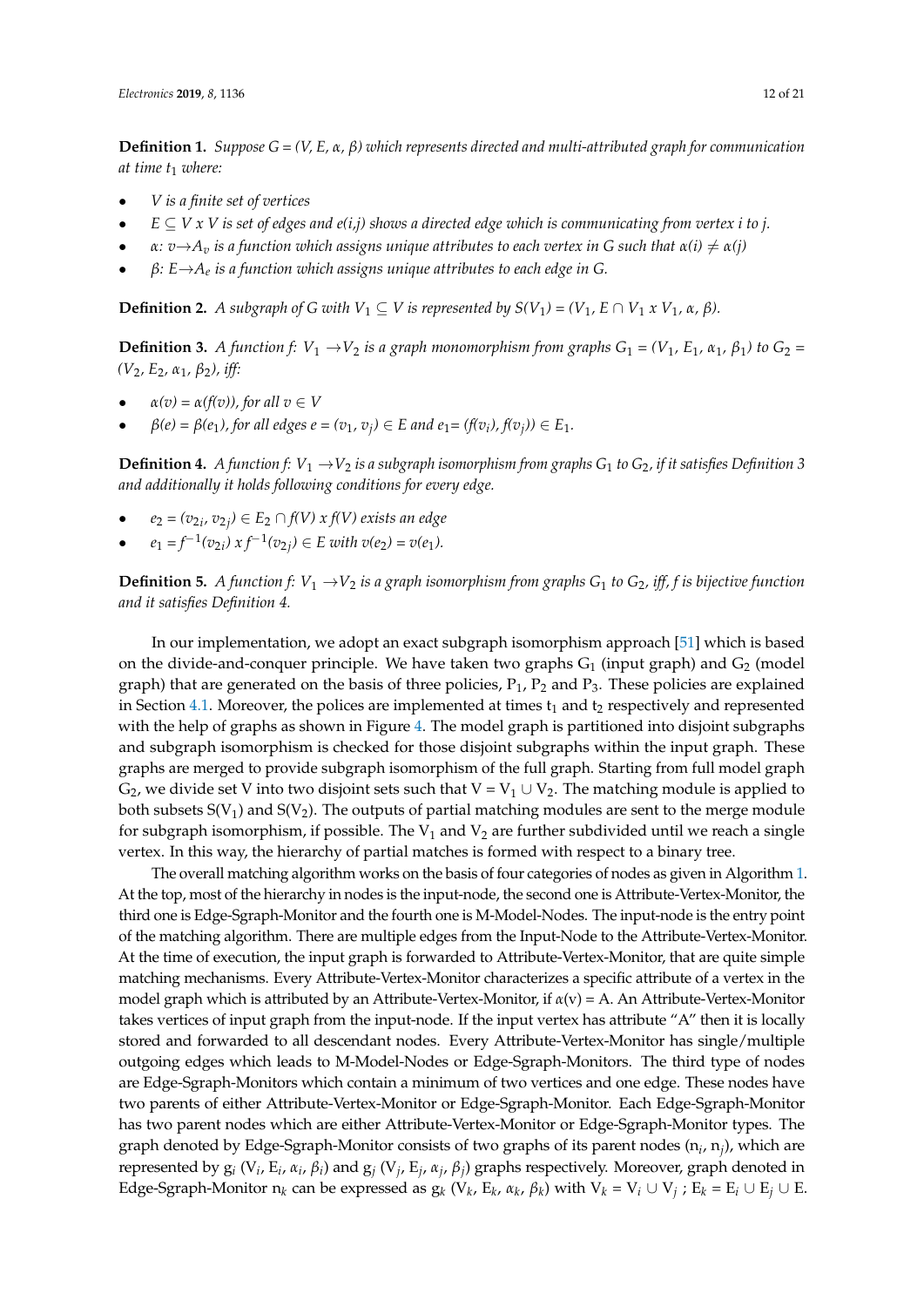Here "E" denotes set of edges which are connected to  $n_k$  and any edge "e  $\in E$ " is the edge between g*<sup>i</sup>* and g*<sup>j</sup>* or between g*<sup>j</sup>* and g*<sup>i</sup>* . During the execution time, the Edge-Sgraph-Monitor "n*k*" receives instances A*rr* of graphs (g*<sup>i</sup>* and g*<sup>j</sup>* ). These instances are received from its parent node and merged in the graph "g*k*" for instance "Arr*k*". The two instances are combined on the basis of two conditions. Firstly, these should be disjointed, and secondly, the edges should belong to both instances. Every new instance is saved in local memory and further forwarded to all successor nodes. Finally, last types of nodes are M-Model-Nodes, these are connected to a single parent node. Here, the graph representation is like model M. If any instance of the graph is detected in the parent node, it is forwarded to the M-Model-Node, where it is stored as an instance of model M. The exact graph matching is shown in Algorithm [1.](#page-13-0)

#### <span id="page-12-2"></span>*4.4. Checking the Flow Rules that Violate New Policies*

In case of detection of policy change at time  $t<sub>2</sub>$ , the controller searches for those flow rules in its cache that are conflicting with modified policies. If there is no conflict, then no action is required because the network is running as per the changed ACL policies. Otherwise, the proposed approach deletes all those flow rules from both the flow tables at the switches and from the cache at the controller that is conflicting with the changed policies. More specifically, the controller keeps policies in hash table keys and forwarding rules along with the path in the respective bucket/slot. When bucket/slot is traversed to check flow rules installed by the conflicting policy, it returns all paths along with flow rules. If the source and destination of the path are matched with a flow rule in path's switch flow table then respective flow rules are deleted both from the flow tables of the switches (as discussed in Section [4.5\)](#page-12-1) and from the cache of controller.

#### <span id="page-12-1"></span>*4.5. Deleting Flow Rules that Violate New Policies*

As per the policy violation mechanism in Section [4.4,](#page-12-2) the controller starts flow rules deletion from the flow tables of the switches as follows. We iterate over switches in the path and forward a flow deletion command via flow table modification message (OFPFC\_DELETE) [\[52\]](#page-20-4) and append egress switch port number for flow rule deletion from the switch flow table.

#### <span id="page-12-0"></span>*4.6. Complexities of Existing and Proposed Approaches*

We compare the complexities of both the Proposed and Existing approaches in order to show the improvement of our proposed approach theoretically. Suppose "n" represents the number of times a statement is executed. Then the execution frequency of existing approach [\[8\]](#page-18-2) is " $n^2 + 34n - 29$ " and the worst case complexity is  $O(n^2)$ . Similarly, the complexity of proposed approach is calculated which is " $n^2$  + 6n + 27″ and worst case complexity is O( $n^2$ ) which shows improvement of complexity in our proposed approach.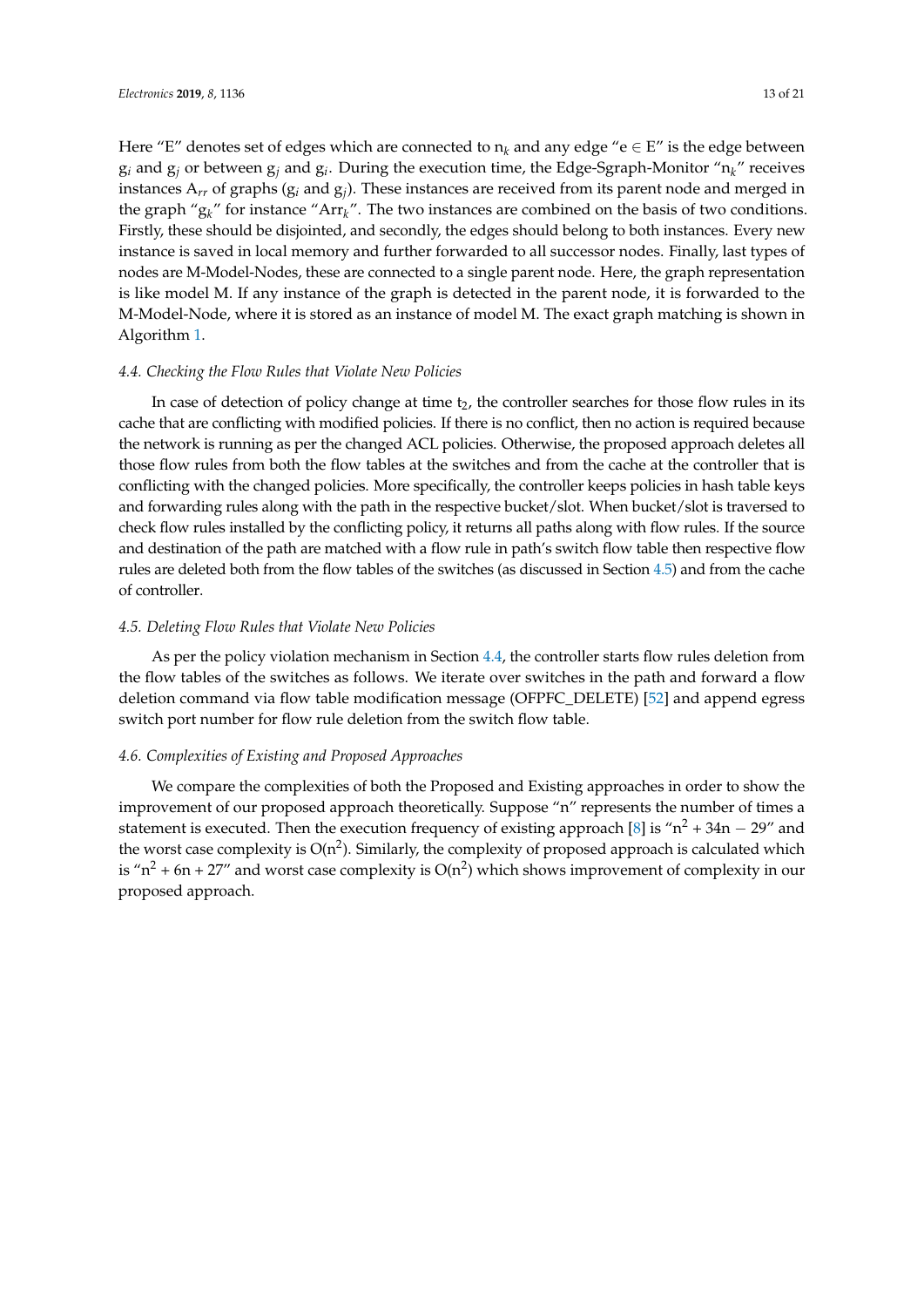<span id="page-13-0"></span>

| <b>Algorithm 1</b> Detecting Policy Change via Graph Matching. |  |  |
|----------------------------------------------------------------|--|--|
|----------------------------------------------------------------|--|--|

1: **Procedure** GraphMatch (G = (V, E, *α*, *β*))

- 2:  $GE = E$  /\*E are the edges of the Input-graph which are accessible globally\*/ **STEP-1** 3: **for** all Attribute-Vertices v in V **do** /\*Input nodes of the graph\*/
- 
- 4: **for** all Attribute-Vertex-Monitor **do**
- Call Attribute-Vertex-Monitor (v)
- 6: **end for**
- 7: **end for**

**STEP-2**

- 8: **Procedure** Attribute-Vertex-Monitor (Vertex v) /\*Checking vertices for matching\*/
- 9: **if**  $\alpha$ (**v**) = A **then**<br>10:  $A_{rr}[0] = v$
- 10:  $\hat{A}_{rr}[0] = v$ <br>11: store A in
- store A in the Local-Memory
- 12: **for** all Descendent Nodes n **do**
- **if** n is an Edge-Sgraph **then**
- 14: Call Edge-Sgraph-Monitor
- 15: **end if**
- 16: **if** n is M-Model-Node **then**
- 17: **Call M-Model-Node**  $(A_{rr})$ <br>18: **end if**
- end if
- 19: **end for**
- 20: **end if**

**STEP-3**

- 21: **Procedure** Edge-Sgraph-Monitor (instance A*rr*) /\* Checking Edge Subgraphs for matching\*/ 22: **if** called by Left-Parent-Node **then**
- 
- 23: **for** all instances  $A_{rrR} \in$  local memory of Right-Parent **do** 24. **if**  $A_{rr}$  and  $A_{rr}$  are disjoint AND edge 'e' exists, such **if**  $A_{rr}$  and  $A_{rrR}$  are disjoint AND edge 'e' exists, such that e=(A[i],  $A_{rr}$ [j]  $\in$ GE AND v(e) = A AND there exists no additional edge, otherwise **then** 25:  $A_{new} = A_{rr} + A_{rrR}$  /\* The instance is concatenated\*/<br>26: Save Anew in Local-Memory 26: Save Anew in Local-Memory<br>27: **for** all Descendant-Nodes n 27: **for** all Descendant-Nodes n **do** 28: **if** n is Edge-Sgraph-Monitor **then** 29: Call Edge-Sgraph-Monitor (A*new*) 30: **end if** 31: **if** n is M-Model-Node **then**  $32:$  Call M-Model-Node  $(A_{rr})$ <br> $33:$  **end if** 33: **end if**
- 34: **end for**
- 35: **end if**
- 36: **end for**
- 37: **end if**
- 38: **if** called by Right-Parent-Node **then**
- 39: **for** all instances  $A_{r r L} \in \text{local memory of Left-Parent } \mathbf{do}$ <br>40: **if**  $A_{r r}$  and  $A_{r r L}$  are disjoint AND edge 'e' exists, suc
- **if**  $A_{rr}$  and  $A_{rrL}$  are disjoint AND edge 'e' exists, such that e=(A[i],  $A_{rr}$ [j]  $\in$ GE
	- AND v(e) = A AND there exists no additional edge, otherwise **then**
- 41:  $A_{new} = A_{rr} + A_{rrL}$  /\*The instance is concatenated\*/<br>42: Save  $A_{new}$  in Local-Memory
- 42: Save  $A_{new}$  in Local-Memory<br>43: **for** all Descendant-Nodes
- 43: **for** all Descendant-Nodes n **do**
- 44: **if** n is Edge-Sgraph-Monitor **then**
- 45: Call Edge-Sgraph-Monitor (A*new*)
- end if
- 47: **if** n is M-Model-Node **then**
- 48: **Call M-Model-Node**  $(A_{rr})$ <br>49: **end if**
- 49: **end if**
- 50: **end for**
- 51: **end if**
- 52: **end for**
- 53: **end if**
- **STEP-4**
- 54: **Procedure** M-Model-Node (instance A*rr*) /\* Storing instance of Model Graph\*/
- 55: Save A in local-memory
- 56: Print the new instance A*rr* of the Model M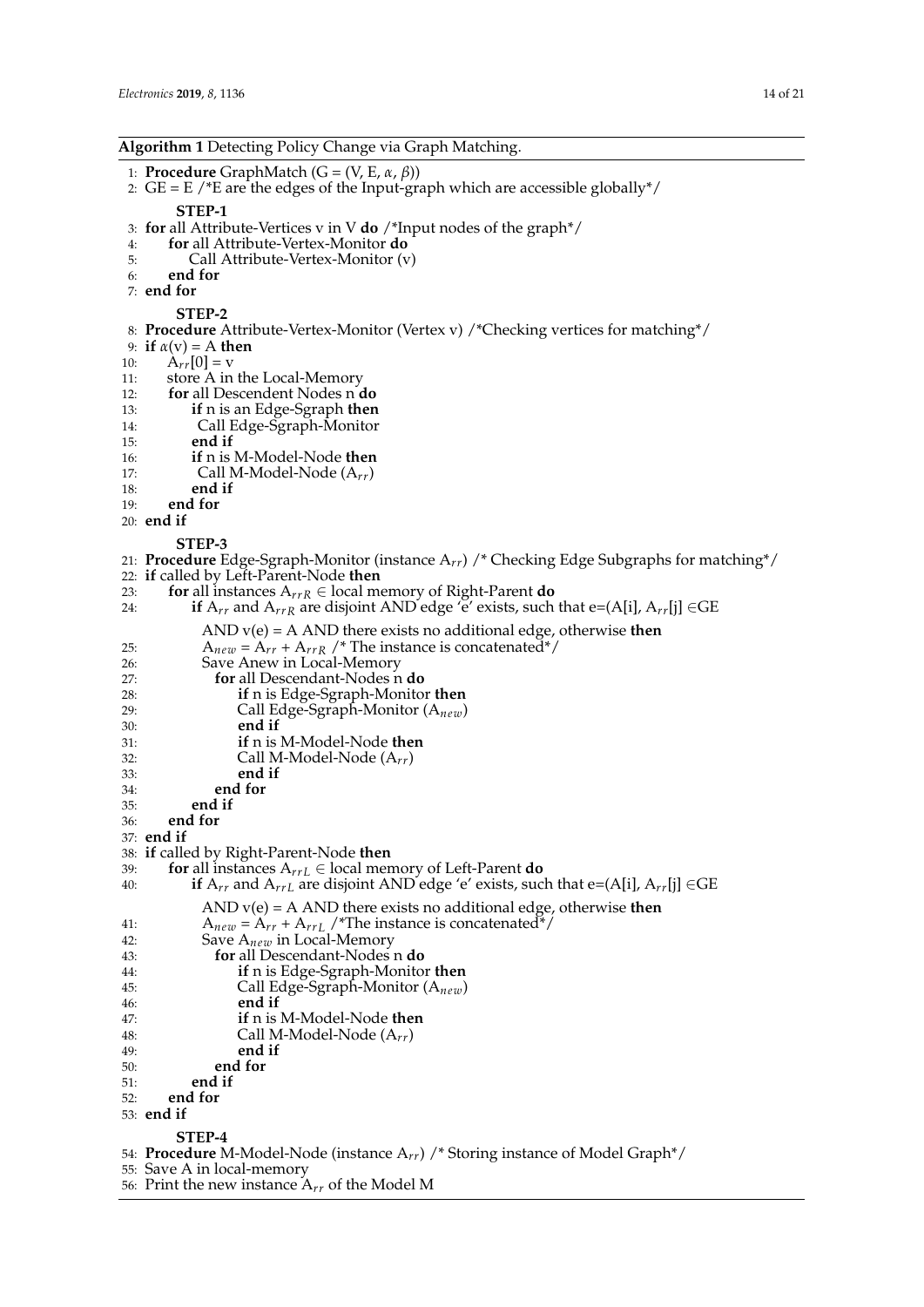#### <span id="page-14-0"></span>**5. Performance Evaluation**

We used Mininet 2.2 EEL version [\[19\]](#page-18-13) with the POX SDN controller [\[53\]](#page-20-5) for the simulation to evaluate the performance of our graph-based proposed approach in comparison to the existing matrix-based approach. Our network scenario is setup on HP Probook 450  $G_5$  with Intel Core i5-8250U CPU@ 1.60 GHz (8 CPUs), 8 GB RAM and 1 TB Sata HDD, running Linux operating system, Ubuntu 16.04. We took a segment of an educational university's network topology. The topology has 9 OpenFlow switches and 30 hosts along with one SDN POX controller. Moreover, we have chosen a hash table length of 10,000 (0 to 9999) slots due to the limited number of nodes (Hosts/Switches) for caching the flow rules at the controller. We transmitted 1000 to 80,000 packets randomly from different source hosts to various destination hosts based on our network topology and ACL policies. The total simulation time in our experimental evaluation is set to 100 s which is selected randomly for the fair analysis of results. We analyze our proposed approach, Graph-Based Policy Enforcement (GPE) with the existing approach, Efficient Policy Enforcement (EPE) [\[8\]](#page-18-2) with the help of the following parameters, by varying the number of policy changes and by varying packet transmission rate.

- (a) Policy Change Detection Time (PCDT): It is the time taken by controller to detect change in network policies and to delete the flow rules from the data plane that conflict with new policies. This is because our proposed approach attempts to reduce the computation time of policy change detection.
- (b) Policy Violation Percentage (PVP): It is the percentage of total number of packets that violate the policy to the total number of packets initiated from source nodes. This parameter shows that how the reduced computation time for policy change detection significantly impacts the number of packets violating the policies.
- (c) Successful Packet Delivery (SPD): It is the percentage of total number of packets that are delivered as per policy to the total number of packets initiated from source nodes.
- (d) Normalized Overhead (NOH): It is the total number of packets transmitted from source nodes divided by total number of packets received successfully at the destination nodes as per policy. The significance of this parameter is that our proposed approach introduces the traffic by deleting the flow rules installed in the switches that violate the new policy and install the new flow rules as per new policies.
- (e) Average End-to-End Delay (AED): It is the time taken by a packet traversing from the source host to the destination host. We compute the average delay for all the received packets successfully as per policy. By presenting the policies in multi-attributed graph and detecting the policy change through graph difference, we show the significance improvement of our proposed approach by analyzing the average end-to-end delay.
- (f) Average Verification Time (AVT): It is the time taken by controller to interpret network policies and to detect change in policies.

#### *5.1. Simulation Results by Varying Number of Policy Change*

The simulation results are based on static and dynamic parameters. The static parameters include, packet transmission rate which is set to 0.6 milliseconds (ms) and default time-out value of flow rules is also set. The dynamic parameter is chosen as the number of policy change, and it is chosen as 1–8 policies, that changes randomly. Based on the above parameters, simulation was run and results are shown in Figure [5.](#page-15-0)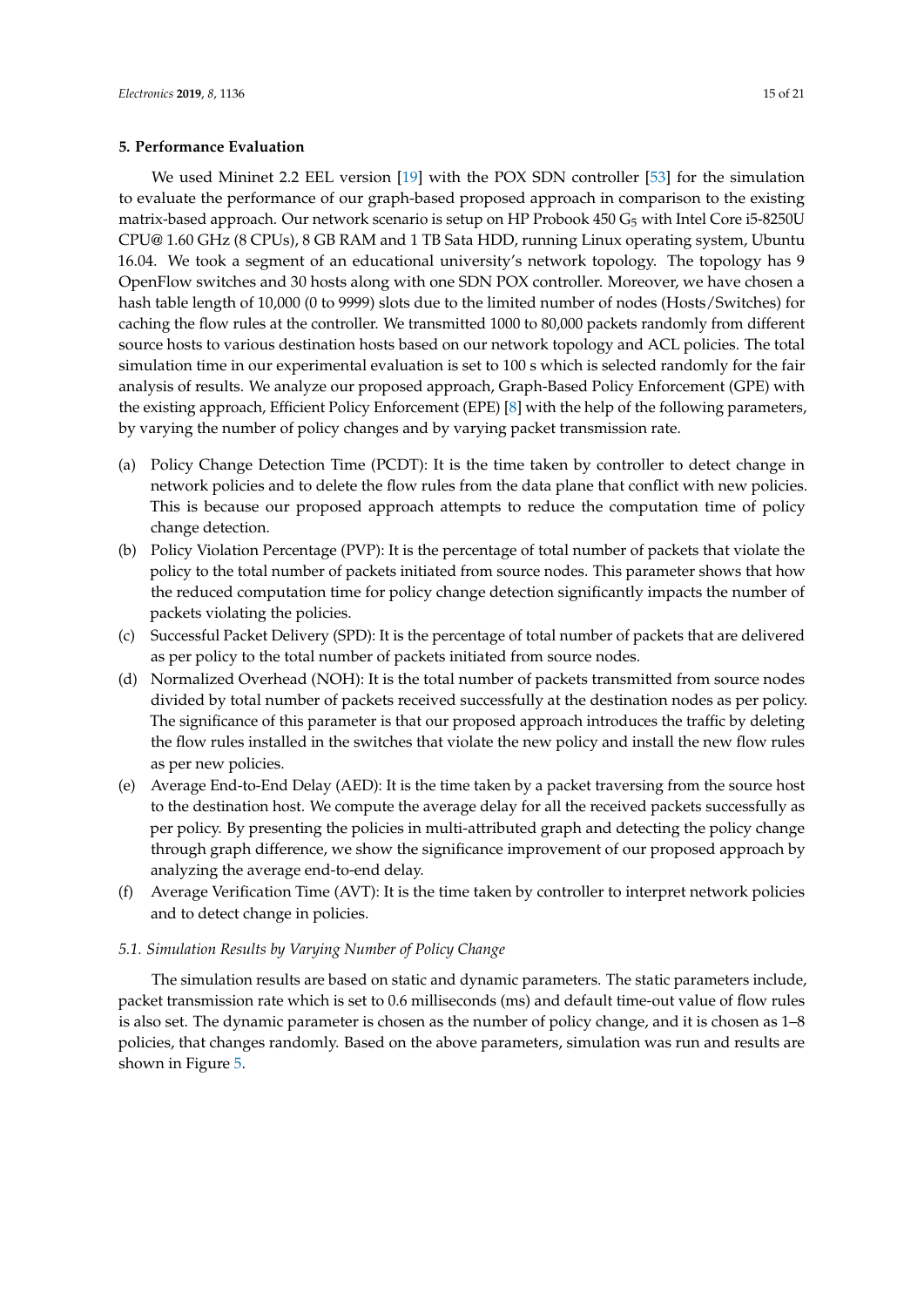

<span id="page-15-0"></span>

**Figure 5.** Simulation Results by Varying Number of Policy Change.

The simulation results by varying the number of policy change are shown in Figure [5a](#page-15-0) which indicate that PCDT in existing approach (EPE) is always greater than our proposed approach (GPE), especially at a higher rate of policy change. It is also observed that in EPE, PCDT increases abruptly, while in GPE, it increases gradually at a higher rate of policy change. It is due to that our proposed approach detects and implements policy change mechanisms earlier than the existing approach. Figure [5b](#page-15-0) shows that PVP in the case of GPE is always less than its competitor EPE due to the smaller number of packet violations during the policy implementation process. The results indicate that our proposed approach performs well at all number of the policy change and outshines at a higher rate of policy change. It shows that our proposed approach can be more beneficial in the data center and campus networks where policy change frequencies are quite higher and frequent. Simulation results in Figure [5c](#page-15-0) show that GPE always provides better performance with respect to SPD in the network. However, its competitor EPE provides lower SPD at all frequencies of policy change. This is due to that the detection of policy change mechanism is quite efficient in case of our proposed approach and accordingly old flow rules are deleted and new flow rules are computed/installed at data planes in a very effective manner. So, we can say that our proposed approach can be implemented in a network where higher reliable communication is desired. Figure [5d](#page-15-0) shows that NOH is increasing with the increase in the number of policy changes in both approaches. However, our proposed approach provides lower NOH throughout the simulation due to the higher SPD ratio. Figure [5e](#page-15-0) reflects that AED in the case of our graph-based proposed approach (GPE) is always less than the existing matrix-based approach (EPE). This is due to the fast detection of policy change with the help of multi-attributed graphs. Simulation results show that GPE performs well in all instances of policy change. However, AED at higher frequencies of policy change is higher due to the higher policy change detection time of multiple policies in addition to the installation and deletion of more flow rules. Figure [5f](#page-15-0) represents AVT by varying the number of policies. It is observed from simulation results that when the number of policy changes increases, AVT also increases due to the verification of a greater number of policies. However, it is clear that our proposed approach detects and verifies policy change in less amount of time at all instances as compared to the existing approach.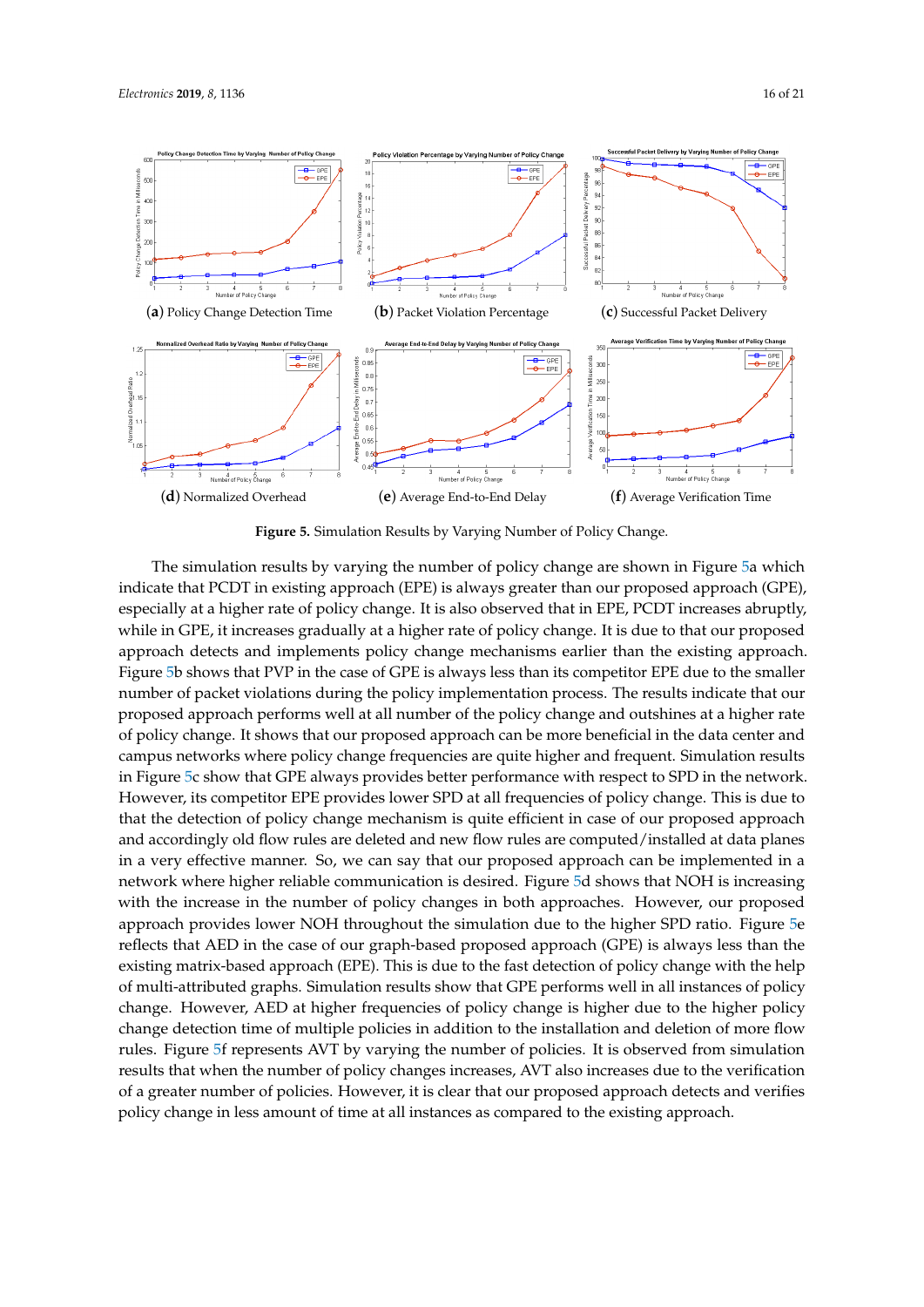#### *5.2. Simulation Results by Varying Packet Transmission Rate*

To see the results by varying the packet transmission rate, static parameters include; the number of policy change is set to 5 and default timeout values of flow rule on data plane are set. The dynamic parameter is chosen as packet transmission rate that is set to 0.1, 0.2, 0.3, 0.4, 0.5, 0.6, 0.7 and 0.8 ms randomly. The simulation was run on the basis above parameters and results are shown in Figure [6.](#page-16-0)

<span id="page-16-0"></span>

**Figure 6.** Simulation Results by Varying Packet Transmission Rate.

Figure [6a](#page-16-0) shows simulation results with respect to PCDT by varying packet transmission rates. By decreasing the packet transmission rate of source hosts, the results indicate that PCDT is much lower in the case of our proposed approach (GPE) as compared to the existing approach (EPE). It is due to the fact that our graph-based proposed approach detects policy change more efficiently as compared to the existing matrix-based approach. Moreover, by decreasing the packet transmission rate, the values of PCDT decreases in both the approaches. It is due to the reason that by decreasing the packet transmission rate, a small number of flow requests arrive at the controller thus the controller has more free time to compute the policy change detection. Figure [6b](#page-16-0) shows PVP is increasing with the decrease in packet transmission rate in both approaches. The reason is that the chances of flow rules expiry increase and the new flow rules arrive at the controller, subsequently, the controller computes the flow rules as per new ACL policies. However, it is quite clear that with this decrease in packet transmission rate, our proposed approach has less number of packets that violate the ACL policies as compared to the existing approach. The logic for this is that our proposed approach takes a shorter time to detect the policy change as compared to the existing approach. Figure [6c](#page-16-0) shows SPD is consistently better in the case of our proposed approach as compared to the existing matrix-based approach by varying packet transmission rates. It is due to the reason that our proposed approach early detects the policy change and implements new policy early. This, in turn, results in a larger value of SPD. It is also noted that our proposed approach is quite consistent in case of a high data rate, however, the existing approach is not consistent, and more packets are violated in case of a high data rate. Figure [6d](#page-16-0) shows that NOH is decreasing with the increase in packet transmission rate. However, our proposed approach provides lower NOH due to the less percentage of packet violations. Figure [6e](#page-16-0) shows lower AED in case of GPE, due to its lesser policy change detection time as compared to the existing matrix-based policy change detection mechanism by varying packet transmission rate. This shows that by varying packet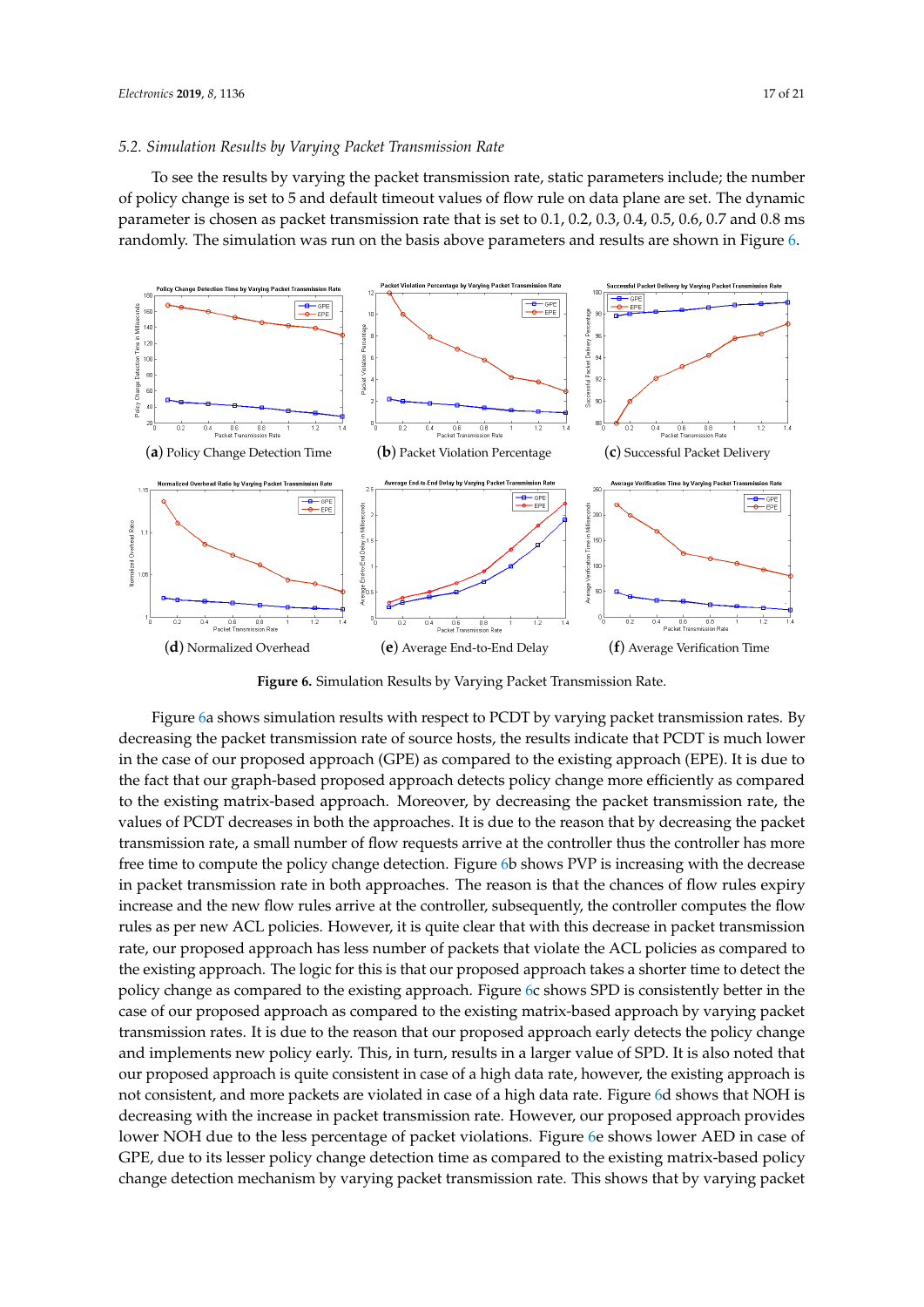transmission rate, our proposed approach also performs well. The reason is that flow rule computation as per the new policy, along with their installation at the data plane and deletion of old flow rules as per the old policy, takes less time in case of GPE as compared to the existing approach. Figure [6f](#page-16-0) represents that AVT in the case of our proposed approach is relatively lower due to its graph-based policy verification and detection as compared to the existing approach. The simulation results indicate that varying packet transmission rate between source and destination also affects AVT. However, it is quite clear from the results that GPE provides less AVT as compared to EPE. It shows that our proposed approach is quite effective in communication networks where frequent changes in policies occur.

#### <span id="page-17-5"></span>**6. Conclusions and Future Work**

This paper proposes an efficient graph-based approach for the detection and implementation of policy change in SDN which is based on multi-attributed graphs. The proposed approach detects policy change automatically by comparing multi-attributed graphs that are generated at different time instances. It also computes new flow rules as per changed policies. In addition, it deletes old installed flow rules that conflict with the new policies from data and control planes. Furthermore, it installs new flow rules along the shortest path between source and destination. Additionally, the computed flow rules are cached at the controller in the hash table data structure which helps to trace flow rules in an efficient way whenever a policy change event occurs. In our proposed approach, the policies are represented in six-tuple form via high-level abstractions instead of low-level commands. Due to the efficient handling of policy change, our proposed approach can be implemented in data center networking where frequent policy changes occur to avoid packet violations and improve network efficiency. To verify the performance of our proposed approach, We compared it with the existing matrix-based approach [\[8\]](#page-18-2). The simulation results show that our proposed approach outperforms the existing approach based on policy change detection time, policy violation percentage, successful packet delivery, normalized overhead, average end-to-end delay and average verification time by varying number of policy change and packet transmission rate. In the future, we will use a combination of proactive and reactive flow installations and take into account link/node failures to detect and implement policy change to improve network performance, efficiency, and availability.

**Author Contributions:** Conceptualization, M.H. and N.S.; Methodology, M.H.; Software, M.H.; Validation, M.H. and N.S.; Formal Analysis, N.S.; Investigation, M.H. and N.S.; Resources, M.H. and A.T.; Data Curation, M.H.; Writing–Original Draft Preparation, M.H. and N.S.; Writing–Review and Editing, M.H.; Visualization, M.H. and A.T.; Supervision, N.S.; Project Administration, N.S.; Funding Acquisition, M.H. and A.T.

**Funding:** This work is financially supported by HEC, Pakistan under the project No. 5372/Federal/NRPU /R&D/HEC/2016, titled "FAULT LOCALIZATION IN TERM OF SECURITY AND MANAGEMENT POLICY IN SOFTWARE DEFINED NETWORKS".

**Conflicts of Interest:** The authors declare no conflict of interest.

#### **References**

- <span id="page-17-0"></span>1. Kerravala, Z. *As the Value of Enterprise Networks Escalates, So Does the Need for Configuration Management*; The Yankee Group: Boston, MA, USA, 2004.
- <span id="page-17-1"></span>2. Kreutz, D.; Ramos, F.M.V.; Verissimo, P.E.; Rothenberg, C.E.; Azodolmolky, S.; Uhlig, S. Software-defined networking: A comprehensive survey. *Proc. IEEE* **2015**, *103*, 14–76. [\[CrossRef\]](http://dx.doi.org/10.1109/JPROC.2014.2371999)
- <span id="page-17-2"></span>3. Juniper Networks Technical Library. Understanding OpenFlow Flow Entry Timers on Devices Running Junos OS. Available online: [https://www.juniper.net/documentation/en\\_US/junos/topics/concept/junos](https://www.juniper.net/documentation/en_US/junos/topics/concept/junos-sdn-openflow-flow-entry-timers-overview.html)[sdn-openflow-flow-entry-timers-overview.html](https://www.juniper.net/documentation/en_US/junos/topics/concept/junos-sdn-openflow-flow-entry-timers-overview.html) (accessed on 2 August 2018).
- <span id="page-17-3"></span>4. Zhu, H.; Fan, H.; Luo, X.; Jin, Y. Intelligent timeout master: Dynamic timeout for SDN-based data centers. In Proceedings of the 2015 IFIP/IEEE International Symposium on Integrated Network Management (IM), Ottawa, ON, Canada, 11–15 May 2015; pp. 734–737.
- <span id="page-17-4"></span>5. Wilson, T. Securing Networks: Access Control List (ACL) Concepts. Available online: [https://www.](https://www.pluralsight.com/blog/it-ops/access-control-list-concepts) [pluralsight.com/blog/it-ops/access-control-list-concepts](https://www.pluralsight.com/blog/it-ops/access-control-list-concepts) (accessed on 10 December 2018).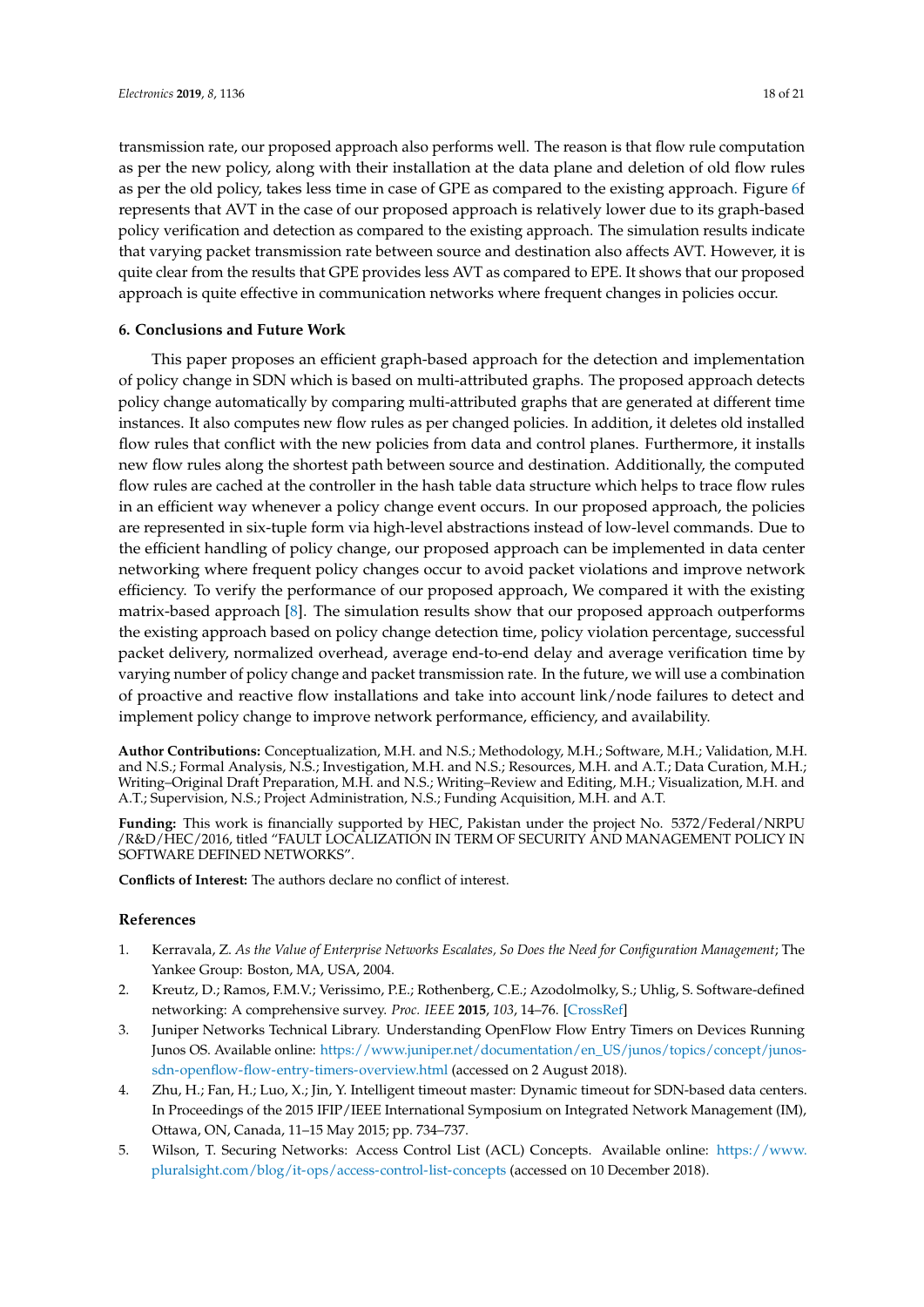- <span id="page-18-0"></span>6. Monsanto, C.; Reich, J.; Foster, N.; Rexford, J.; Walker, D. Composing Software Defined Networks. In Proceedings of the 10th USENIX Symposium on Networked Systems Design and Implementation, Lombard, IL, USA, 2–5 April 2013; pp. 1–13.
- <span id="page-18-1"></span>7. The Frenetic Project. Available online: <http://www.frenetic-lang.org> (accessed on 15 April 2018).
- <span id="page-18-2"></span>8. Hussain, M.; Shah, N. Automatic rule installation in case of policy change in software defined networks. *Telecommun. Syst.* **2018**, *68*, 1–17. [\[CrossRef\]](http://dx.doi.org/10.1007/s11235-017-0404-2)
- <span id="page-18-3"></span>9. Data Center SDN. Available online: [www.opennetworking.org/images/stories/news-and-events/sdn](www.opennetworking.org/images/stories/news-and-events/sdn-solutions-showcase/data-centers-final.pdf)[solutions-showcase/data-centers-final.pdf](www.opennetworking.org/images/stories/news-and-events/sdn-solutions-showcase/data-centers-final.pdf) (accessed on 20 September 2019).
- <span id="page-18-4"></span>10. Kim, H.; Feamster, N. Improving network management with software defined networking. *IEEE Commun. Mag.* **2013**, *51*, 114–119. [\[CrossRef\]](http://dx.doi.org/10.1109/MCOM.2013.6461195)
- <span id="page-18-5"></span>11. Handigol, N.; Heller, B.; Jeyakumar, V.; Maziéres, D.; McKeown, N. Where is the debugger for my software-defined network? In Proceedings of the First Workshop on Hot Topics in Software Defined Networks, Helsinki, Finland, 13 August 2012; pp. 55–60.
- <span id="page-18-6"></span>12. Khurshid, A.; Zhou, W.; Caesar, M.; Godfrey, P. Veriflow: Verifying network-wide invariants in real time. *ACM SIGCOMM Comput. Commun. Rev.* **2012**, *42*, 467–472. [\[CrossRef\]](http://dx.doi.org/10.1145/2377677.2377766)
- <span id="page-18-7"></span>13. Al-Shaer, E.; Marrero, W.; El-Atawy, A.; Elbadawi, K. Network configuration in a box: Towards end-to-end verification of network reachability and security. In Proceedings of the 17th IEEE International Conference on Network Protocols (ICNP 2009), Princeton, NJ, USA, 13–16 October 2009.
- <span id="page-18-8"></span>14. Al-Shaer, E.; Al-Haj, S. FlowChecker: Configuration analysis and verification of federated OpenFlow infrastructures. In Proceedings of the 3rd ACM Workshop on Assurable and Usable Security Configuration, Chicago, IL, USA, 4 October 2010.
- <span id="page-18-9"></span>15. Mai, H.; Agarwal, R.; Caesar, M.; Godfrey, P.B.; King, S.T. Debugging the data plane with anteater. *ACM SIGCOMM Comput. Commun. Rev.* **2011**, *41*, 290–301. [\[CrossRef\]](http://dx.doi.org/10.1145/2043164.2018470)
- <span id="page-18-10"></span>16. McGeer, R. A safe, efficient update protocol for OpenFlow networks. In Proceedings of the ACM First Workshop on Hot Topics in Software Defined Networks, Helsinki, Finland, 13 August 2012. .
- <span id="page-18-11"></span>17. Reitblatt, M.; Foster, N.; Rexford, J.; Schlesinger, C.; Walker, D. Abstractions for network update. In Proceedings of the ACM SIGCOMM 2012 Conference on Applications, Technologies, Architectures, and Protocols for Computer Communication, Helsinki, Finland, 13–17 August 2012; pp. 323–334.
- <span id="page-18-12"></span>18. Natarajan, S; Huang, X.; Wolf, T. Efficient conflict detection in flow-based virtualized networks. In Proceedings of the 2012 International Conference on Computing, Networking and Communications (ICNC), Maui, HI, USA, 30 January–2 February 2012.
- <span id="page-18-13"></span>19. Mininet. Available online: <http://mininet.org/> (accessed on 2 January 2019).
- <span id="page-18-14"></span>20. Canini, M.; Venzano, D.; Perešíni, P.; Kostić, D.; Rexford, J. A NICE Way to Test OpenFlow Applications. In Proceedings of the 9th USENIX Symposium on Networked Systems Design and Implementation (NSDI 12), San Jose, CA, USA, 25–27 April 2012; pp. 127–140.
- <span id="page-18-15"></span>21. Kazemian, P.; Varghese, G.; McKeown, N. Header Space Analysis: Static Checking for Networks. In Proceedings of the 9th USENIX Symposium on Networked Systems Design and Implementation, San Jose, CA, USA, 25–27 April 2012; pp. 113–126.
- <span id="page-18-16"></span>22. Kim, H.; Gupta, A.; Shahbaz, M.; Reich, J.; Feamster, N.; Clark, R. *Simpler Network Configuration with State-Based Network Policies*; Georgia Institute of Technology: Atlanta, GA, USA, 2013.
- <span id="page-18-17"></span>23. Prakash, C.; Zhang, Y.; Lee, J.; Turner, Y.; Kang, J.M.; Akella, A.; Banerjee, S.; Clark, C.; Ma, Y.; Sharma, P. PGA: Using graphs to express and automatically reconcile network policies. *ACM SIGCOMM Comput. Commun. Rev.* **2015**, *45*, 29–42. [\[CrossRef\]](http://dx.doi.org/10.1145/2829988.2787506)
- <span id="page-18-18"></span>24. Handigol, N.; Seetharaman, S.; Flajslik, M.; Gember, A.; McKeown, N.; Parulkar, G.M.; Akella, A.; Feamster, N.; Clark, R.; Krishnamurthy, A.; et al. Aster\* x: Load-Balancing Web Traffic Over Wide-Area Networks. Available online: <http://www.standford.edu> (accessed on 20 July 2014).
- <span id="page-18-19"></span>25. Nguyen, X.-N. The OpenFlow Rules Placement Problem: A Black Box Approach. Ph.D. Thesis, Université Nice Sophia Antipolis, Nice, France, 2016.
- <span id="page-18-20"></span>26. Moshref, M.; Yu, M. vCRIB: Virtualized Rule Management in the Cloud.In Proceedings of the 4th USENIX Workshop on Hot Topics in Cloud Computing, Boston, MA, USA, 12–13 June 2012.
- <span id="page-18-21"></span>27. Curtis, A.R.; Mogul, J.C.; Tourrilhes, J.; Yalagandula, P. DevoFlow: Scaling flow management for high-performance networks. *ACM SIGCOMM Comput. Commun. Rev.* **2011**, *41*, 254–265. [\[CrossRef\]](http://dx.doi.org/10.1145/2043164.2018466)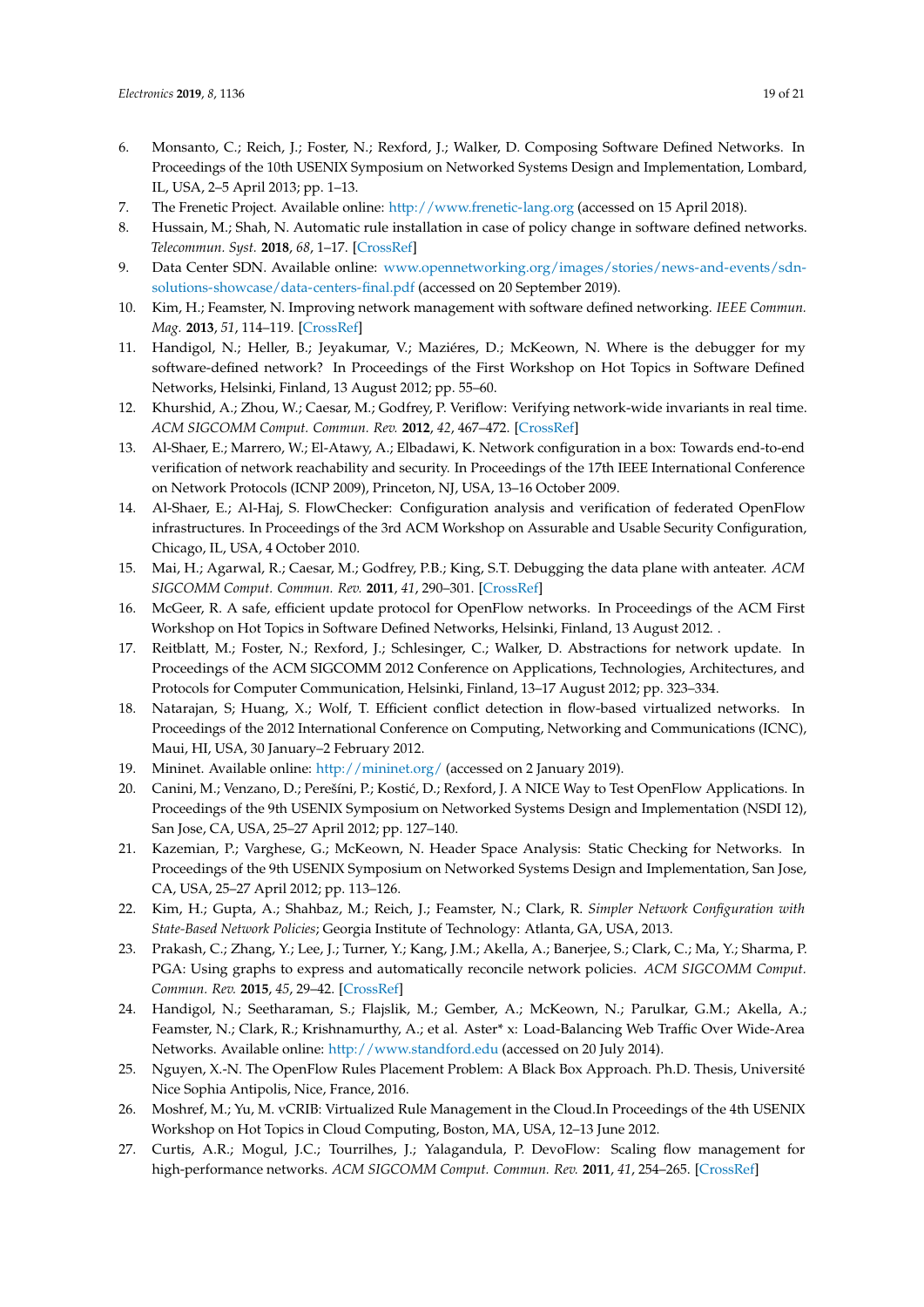- <span id="page-19-0"></span>28. Katta, N.; Katta, N.; Rexford, J.; Walker, D. Infinite cacheflow in software-defined networks. In Proceedings of the ACM Third Workshop on Hot Topics in Software Defined Networking, Chicago, IL, USA, 22 August 2014.
- <span id="page-19-1"></span>29. Iyer, A.S.; Mann, V.; Samineni, N.R. Switchreduce: Reducing switch state and controller involvement in openflow networks. In Proceedings of the IEEE IFIP Networking Conference, Brooklyn, NY, USA, 22–24 May 2013.
- <span id="page-19-2"></span>30. Kim, E.-D.; Lee, S.-I.; Choi, Y.; Shin, M.-K.; Kim, H.-J. A flow entry management scheme for reducing controller overhead. In Proceedings of the 16th International Conference on Advanced Communication Technology (ICACT), , Pyeongchang, Korea, 16–19 February 2014.
- <span id="page-19-3"></span>31. Huang, H.; Li, P.; Guo, S.; Ye, B. The joint optimization of rules allocation and traffic engineering in software defined network. In Proceedings of the 2014 IEEE 22nd International Symposium of Quality of Service (IWQoS), Hong Kong, China, 26–27 May 2014.
- <span id="page-19-4"></span>32. Nakagawa, Y.; Hyoudou, K.; Lee, C.; Kobayashi, S.; Shiraki, O.; Shimizu, T. Domainflow: Practical flow management method using multiple flow tables in commodity switches. In Proceedings of the Ninth ACM Conference on Emerging Networking Experiments and Technologies, Santa Barbara, CA, USA, 9–12 December 2013.
- <span id="page-19-5"></span>33. Chiba, Y.; Shinohara, Y.; Shimonishi, H. Source flow: Handling millions of flows on flow-based nodes. *ACM SIGCOMM Comput. Commun. Rev.* **2010**, *40*, 465–466. [\[CrossRef\]](http://dx.doi.org/10.1145/1851275.1851266)
- <span id="page-19-6"></span>34. Chung, J.; Jung, E.-S.; Kettimuthu, R.; Rao, N.S.V.; Foster, I.T.; Clark, R.; Owen, H. Advance reservation access control using software-defined networking and tokens. *Future Gener. Comput. Syst.* **2018**, *79*, 225–234. [\[CrossRef\]](http://dx.doi.org/10.1016/j.future.2017.03.010)
- <span id="page-19-7"></span>35. Panda, A.; Lahav, O.; Argyraki, K. Verifying Reachability in Networks with Mutable Datapaths. In Proceedings of the 14th USENIX Symposium on Networked Systems Design and Implementation (NSDI'17), Boston, MA, USA, 27–29 March 2017.
- <span id="page-19-8"></span>36. Tseng, Y.; Zhang, Z.; Naït-Abdesselam, F. Srv: Switch-based rules verification in software defined networking. In Proceedings of the 2016 IEEE NetSoft Conference and Workshops (NetSoft), Seoul, Korea, 6–10 June 2016; pp. 477–482.
- <span id="page-19-9"></span>37. Albert, E.; Gómez-Zamalloa, M.; Rubio, A.; Sammartino, M.; Silva, A. SDN-Actors: Modeling and Verification of SDN Programs. In *International Symposium on Formal Methods*; Springer: Cham, Switzerland, 2018; pp. 550–567.
- <span id="page-19-10"></span>38. Ye, J.; Cheng, X,; Zhu, J.; Feng, L.; Song, L. A DDoS Attack Detection Method Based on SVM in Software Defined Network. *Secur. Commun. Netw.* **2018**, *2018*, 9804061. [\[CrossRef\]](http://dx.doi.org/10.1155/2018/9804061)
- <span id="page-19-11"></span>39. Sherwood, R.; Gibb, G.; Yap, K.-K.; Casado, M.; McKeown, N.; Parulkar, G. Can the production network be the testbed? In Proceedings of the 9th USENIX Conference on Operating Systems Design and Implementation, Vancouver, BC, Canada, 4–6 October 2010.
- <span id="page-19-12"></span>40. Bera, S.; Misra, S.; Jamalipour, A. FlowStat: Adaptive Flow-Rule Placement for Per-Flow Statistics in SDN. *IEEE J. Sel. Areas Commun.* **2019**, *37*, 530–539. [\[CrossRef\]](http://dx.doi.org/10.1109/JSAC.2019.2894239)
- <span id="page-19-13"></span>41. Shirali-Shahreza, S.; Ganjali, Y. Rewiflow: Restricted wildcard openflow rules. *ACM SIGCOMM Comput. Commun. Rev.* **2015**, *45*, 29–35. [\[CrossRef\]](http://dx.doi.org/10.1145/2831347.2831352)
- <span id="page-19-14"></span>42. Mimidis-Kentis, A.; Pilimon, A.; Soler, J.; Berger, M.S.; Ruepp, S.R. A novel algorithm for flow-rule placement in SDN switches. In Proceedings of the 2018 4th IEEE Conference on Network Softwarization and Workshops (NetSoft), Montreal, QC, Canada, 25–29 June 2018; pp. 1–9.
- <span id="page-19-15"></span>43. Rottenstreich, O. Lossy compression of packet classifiers. In Proceedings of the Eleventh ACM/IEEE Symposium on Architectures for Networking and Communications Systems, Oakland, CA, USA, 7–8 May 2015; pp. 39–50.
- <span id="page-19-16"></span>44. Rottenstreich, O.; Keslassy, I. On the code length of TCAM coding schemes. In Proceedings of the 2010 IEEE International Symposium on Information Theory, Austin, TX, USA, 12–18 June 2010; pp. 1908–1912.
- <span id="page-19-17"></span>45. Rottenstreich, O.; Radan, M.; Cassuto, Y.; Keslassy, I.; Arad, C.; Mizrahi, T.; Revah, Y.; Hassidim, A. Compressing forwarding tables for datacenter scalability. *IEEE J. Sel. Areas Commun.* **2013**, *32*, 138–151. [\[CrossRef\]](http://dx.doi.org/10.1109/JSAC.2014.140113)
- <span id="page-19-18"></span>46. Valenza, F.; Spinoso, S.; Sisto, R. Formally specifying and checking policies and anomalies in service function chaining. *J. Netw. Comput. Appl.* **2019**, *146*, 102419. [\[CrossRef\]](http://dx.doi.org/10.1016/j.jnca.2019.102419)
- <span id="page-19-19"></span>47. Lee, J.; Kang, J.M.; Prakash, C.; Turner, Y.; Zhang, Y. Network policy whiteboarding and composition. *ACM SIGCOMM Comput. Commun. Rev.* **2015**, *45*, 373–374. [\[CrossRef\]](http://dx.doi.org/10.1145/2829988.2790039)